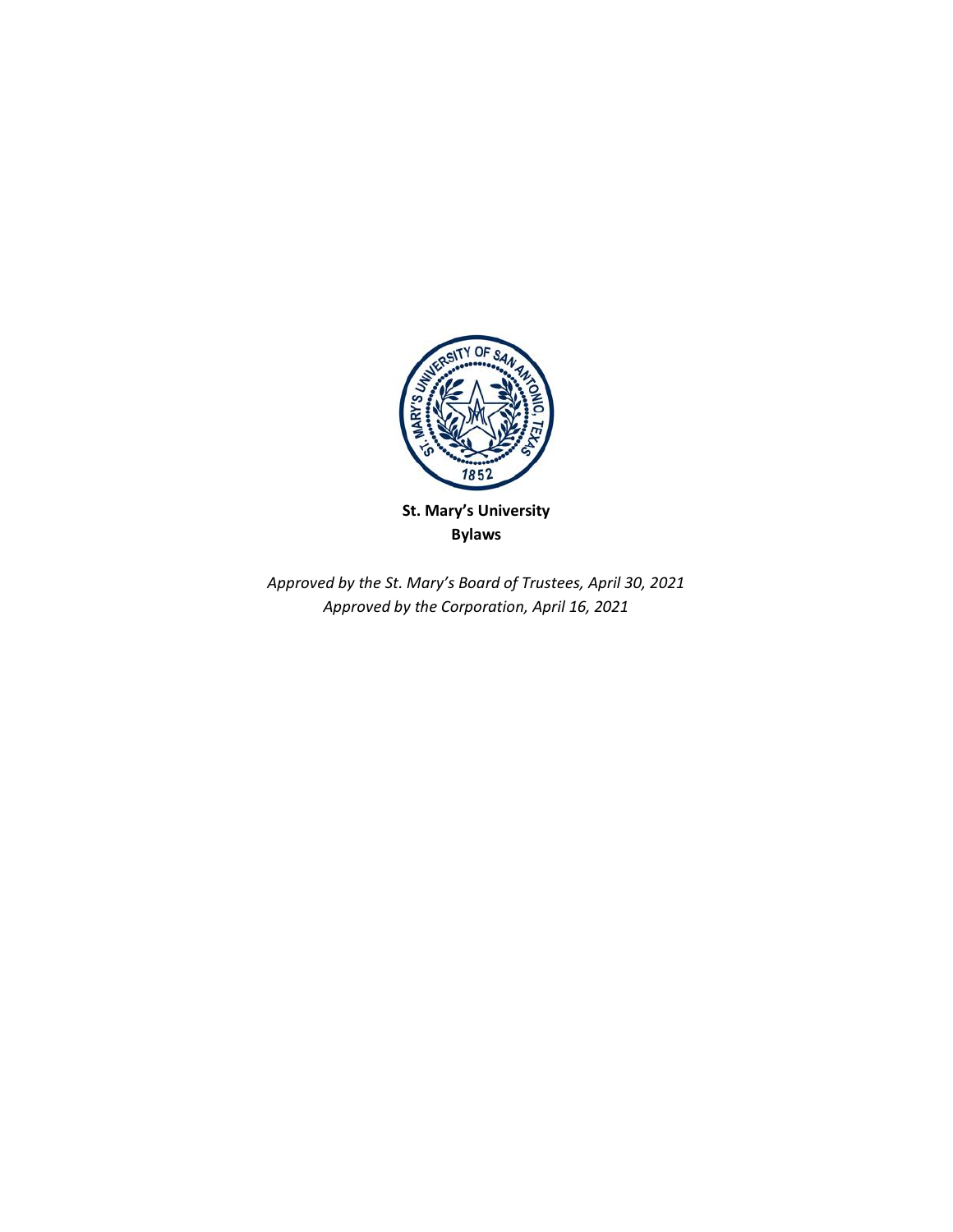# **Table of Contents**

|                                              | <b>Article 1: Name and Offices</b>                     | 5  |
|----------------------------------------------|--------------------------------------------------------|----|
|                                              | 1.1 Name                                               |    |
|                                              | 1.2 Principal Office                                   |    |
|                                              | 1.3 Registered Office and Registered Agent             |    |
|                                              | 1.4 Other Offices                                      |    |
|                                              | <b>Article 2: Purpose</b>                              | 6  |
|                                              | 2.1 General Purpose                                    |    |
|                                              | 2.2 Mission of the University                          |    |
|                                              | 2.3 Hiring for Mission Statement                       |    |
|                                              | 2.4 Financial Resources of the University              |    |
| <b>Article 3: Members of the Corporation</b> |                                                        | 9  |
|                                              | 3.1 Members of the Corporation                         |    |
|                                              | 3.2 Officers of the Corporation                        |    |
|                                              | 3.3 Powers of the Members of the Corporation           |    |
|                                              | 3.4 Voting Rights                                      |    |
|                                              | 3.5 Annual Meeting of the Members of the Corporation   |    |
|                                              | 3.6 Special Meetings of the Members of the Corporation |    |
|                                              | 3.7 Informal Action by Members of the Corporation      |    |
|                                              | 3.8 Quorum                                             |    |
|                                              | 3.9 Proxies                                            |    |
|                                              | <b>Article 4: Board of Trustees of the University</b>  | 12 |
|                                              | 4.1 Governance                                         |    |
|                                              | 4.2 Powers                                             |    |
|                                              | 4.3 Selection of the President of the University       |    |
|                                              |                                                        |    |

- 4.4 Duties
- 4.5 Trustee Responsibilities
- 4.6 Number of Trustees
- 4.7 Elections of Trustees
- 4.8 Alumni Trustees
- 4.9 Marianist Trustees
- 4.10 Trustees Emeriti
- 4.11 Term of Office of Trustees
- 4.12 Dismissal of Trustees; Appeal
- 4.13 Filling of Vacancy
- 4.14 Quorum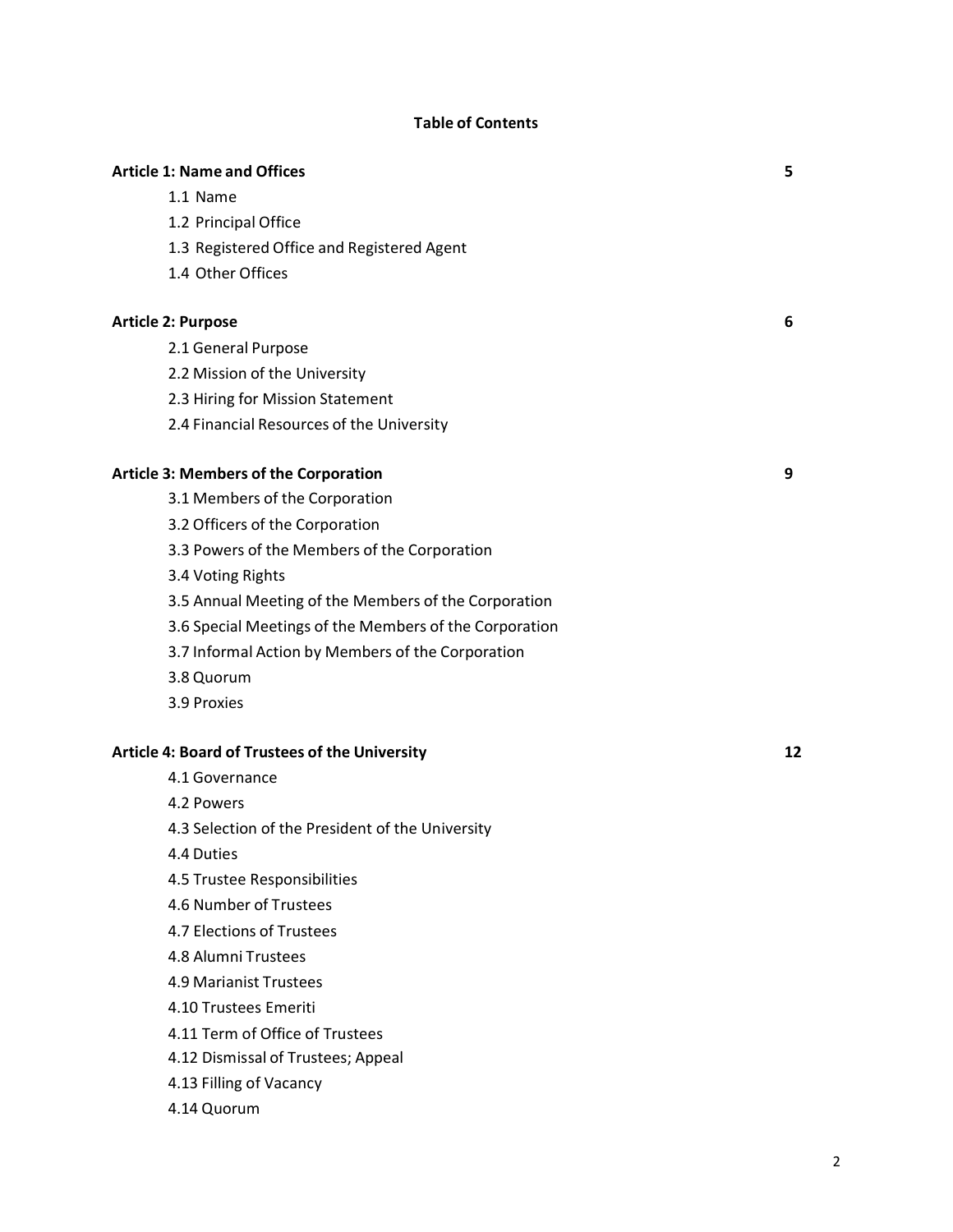- 4.15 Annual Meeting
- 4.16 Regular Meetings
- 4.17 Special Meetings
- 4.18 Place of Meetings
- 4.19 Board Year
- 4.20 Officers
- 4.21 Chairperson and Vice Chairpersons
- 4.22 Duties of the Chairperson
- 4.23 Duties of the Vice Chairpersons
- 4.24 Proxies
- 4.25 Conflict of Interest Policy
- 4.26 Prohibition Against Sexual Harassment
- 4.27 Consensual Relationships
- 4.28 Compensation
- 4.29 Additional Rules

# **Article 5: The Executive Committee 22**

- 5.1 Composition
- 5.2 Authority
- 5.3 Term
- 5.4 Officers of the Executive Committee
- 5.5 Quorum

#### **Article 6: Other Committees 24**

- 6.1 Standing and Special Committees
- 6.2 Chairperson
- 6.3 Vacancies
- 6.4 Quorum

# **Article 7: Officers of the University 25**

- 7.1 Officers
- 7.2 Chancellor of the University
- 7.3 Duties of the Chancellor
- 7.4 President of the University
- 7.5 Duties of the President
- 7.6 The Other Officers of the University and Their Duties
- 7.7 Term of President, Vice President(s)
- 7.8 Removal of Officers

# 7.9 Vacancies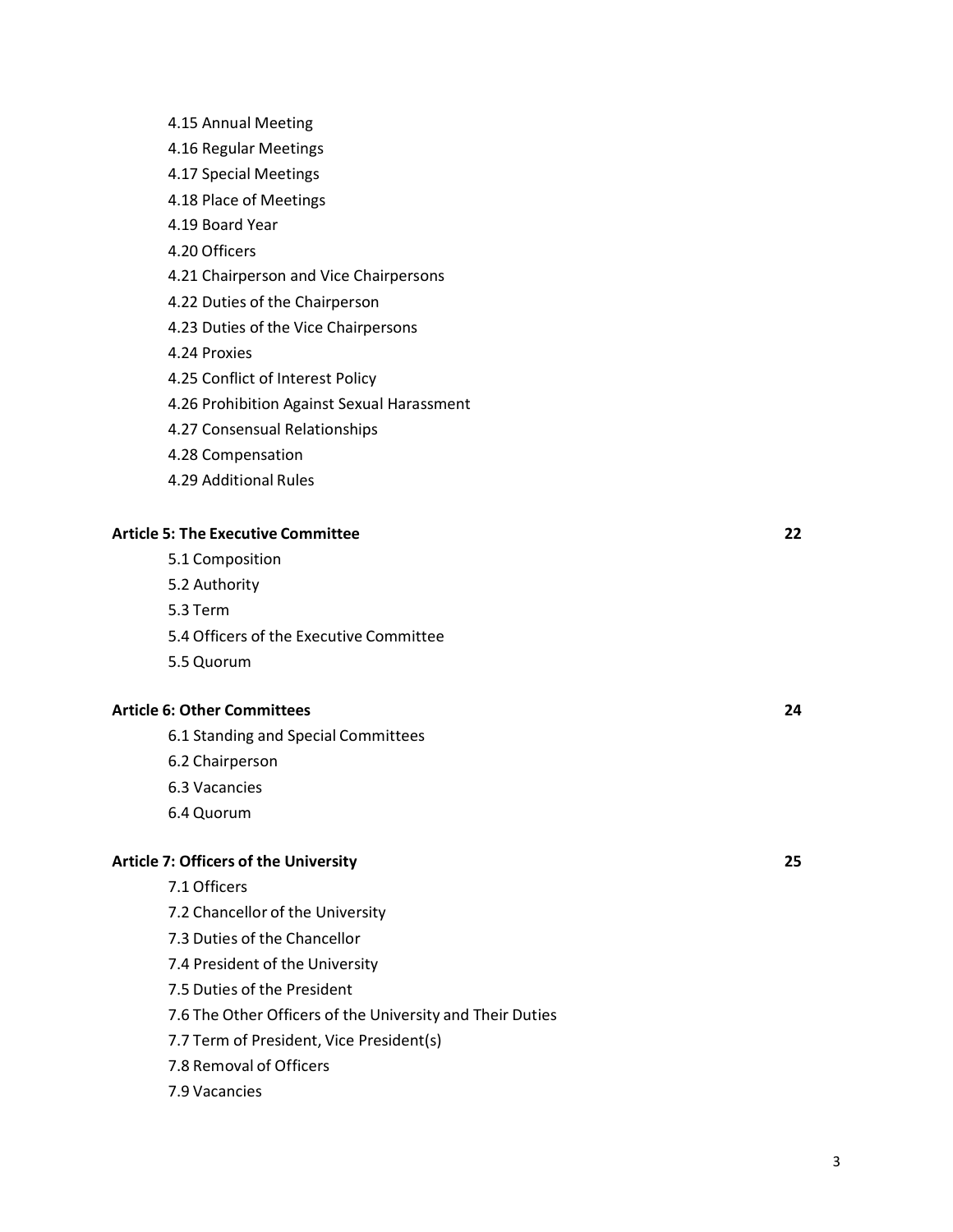# **Article 8: Financial Procedures 29**

- 8.1 Fiscal Year
- 8.2 Financial Matters
- 8.3 Contracts
- 8.4 Loans
- 8.5 Checks, Drafts
- 8.6 Deposits

#### **Article 9: General Provisions 30**

- 9.1 Texas Non-Profit Corporation Act
- 9.2 Corporate Seal
- 9.3 Annual Report
- 9.4 Books and Records
- 9.5 Resignation of Directors and Officers
- 9.6 Waiver of Notice
- 9.7 Telephone Conference
- 9.8 Indemnification
- 9.9 Non-discriminatory Policy Towards Students

# **Article 10: Amendmentsto Bylaws 32**

10.1 Notice of Intent to Amend 10.2 Validity

#### **Appendix – Amended and Adopted Articles 33**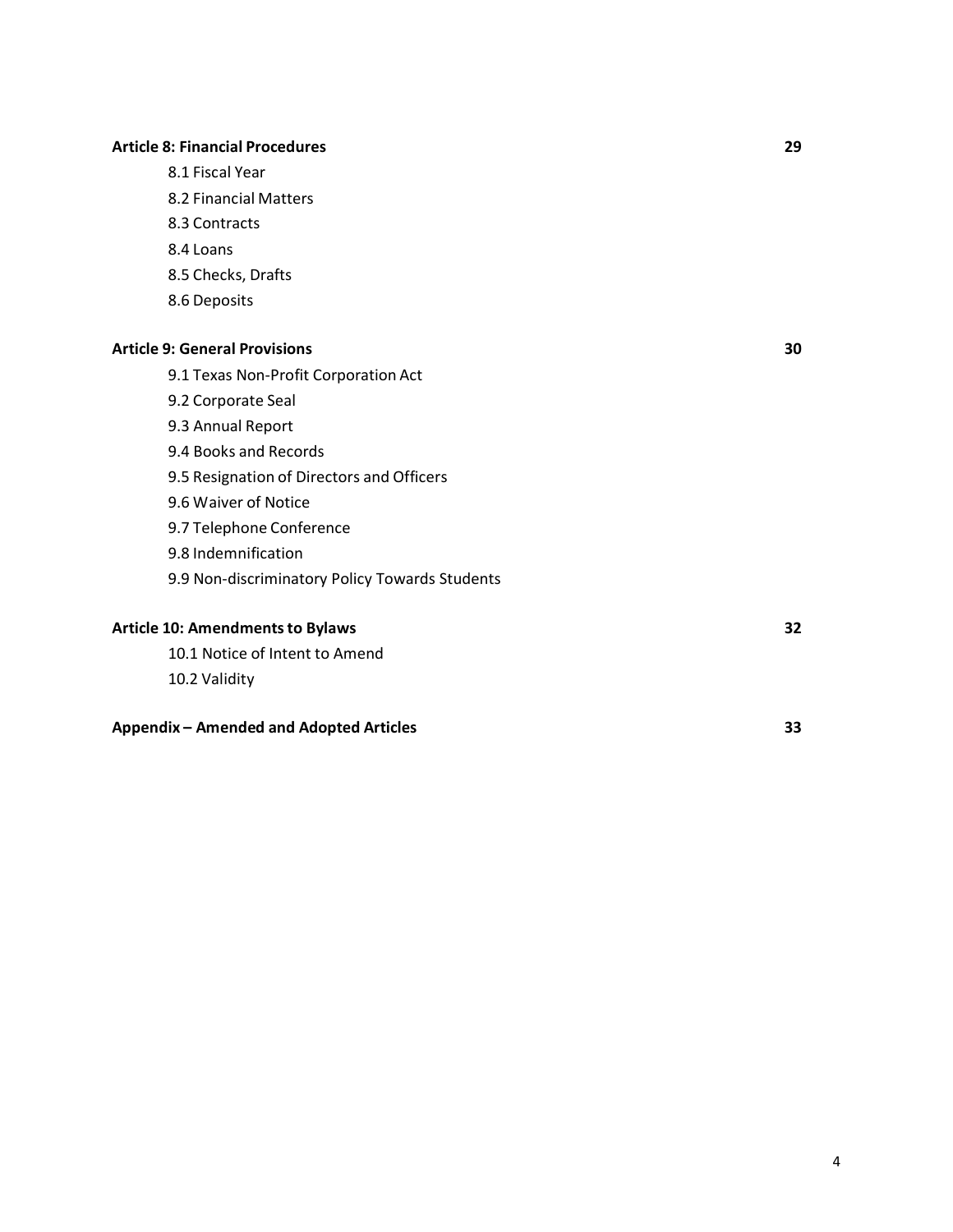# **ARTICLE 1 Name and Offices**

# **1.1 Name**

The name of this corporation is ST. MARY'S UNIVERSITY OF SAN ANTONIO, TEXAS, a Texas non-profit corporation (hereinafter referred to as "St. Mary's University" or the "University").

# **1.2 Principal Office**

The principal office of the University shall be located in the City of San Antonio, County of Bexar, State of Texas.

# **1.3 Registered Office and Registered Agent**

The University shall have and continuously maintain in the State of Texas a registered office, and a registered agent whose office is identical with the principal office of the University in the State of Texas.

# **1.4 Other Offices**

The University may have such other offices, either within or without the State of Texas, as the Board of Trustees may determine or as the affairs of the University may require from time to time.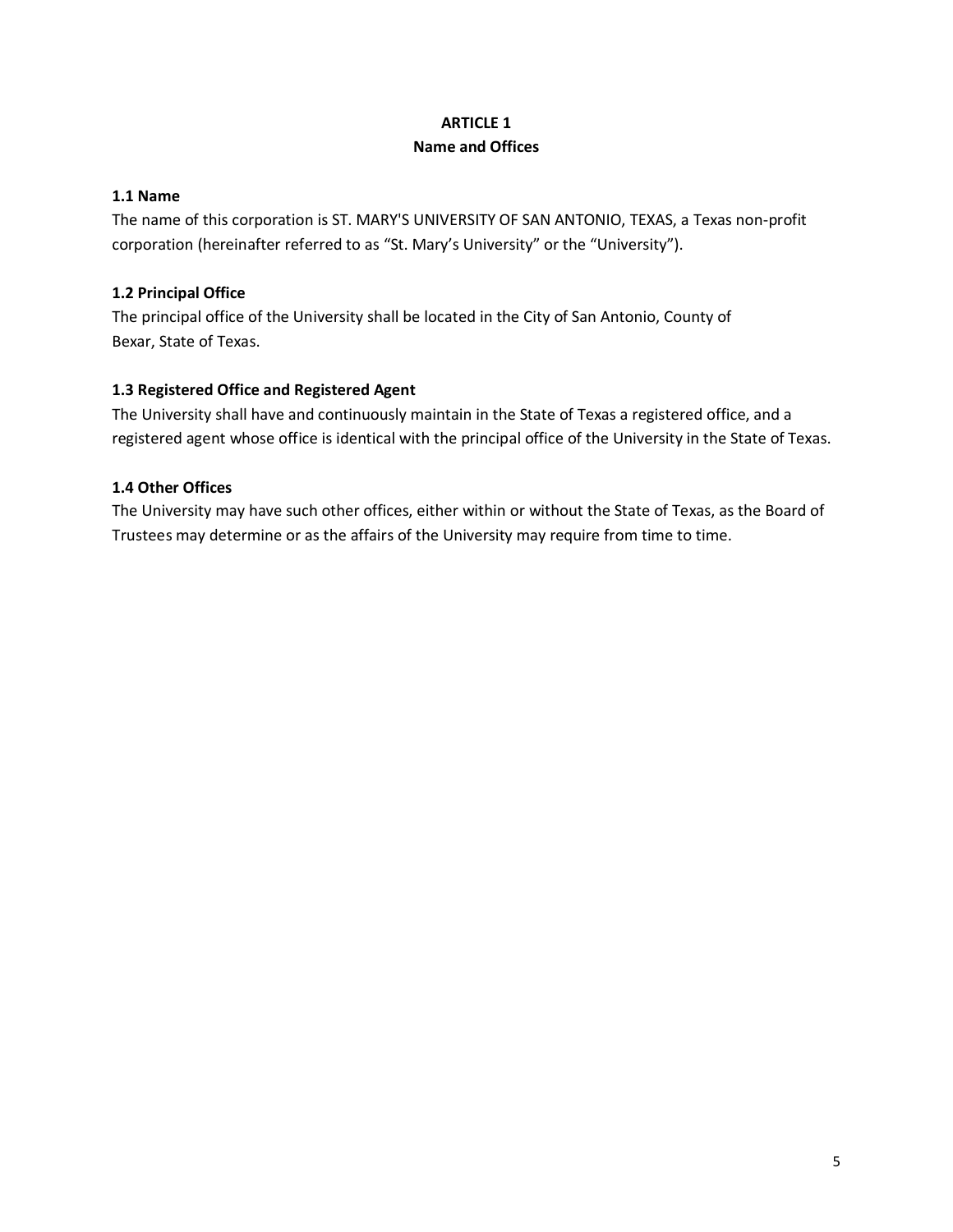# **ARTICLE 2 Purpose**

# **2.1 General Purpose**

In furtherance of the general purpose for which the University was formed as stated in its Articles of Incorporation, it is hereby declared that the primary purpose for which the University is organized is as follows:

- (a) To operate exclusively for religious, charitable, scientific, literary or educational purposes, either directly or by contributions to organizations that qualify as exempt organizations under Section 501(c)(3) of the Internal Revenue Code and the regulations promulgated there under as they now exist or as they may hereafter be amended, and to engage in any and all lawful activities incidental to the foregoing purposes, except as restricted herein.
- (b) The specific purpose of the University is general education and the advancement of learning in service of truth. In the pursuit of truth, the University is committed to the Catholic vision of the human person and pursues human questions from this fundamental perspective, respectfully engaging views from other faith traditions or no faith tradition. The University is guided by the rich Catholic and Marianist Tradition, which holds that both faith and reason are mutually reliable guides in this pursuit of truth.

More precisely, it is the purpose of the University to see that its operations shall be conducted in such a manner that the University is implementing to the fullest degree possible the MISSION OF THE UNIVERSITY as set forth below and is making full use of the unique skills and the dedication of the members of the Society of Mary, Province of the United States.

It is also the responsibility of the University to see that the Marianist heritage and tradition is continuously integrated with the operations of the University and that the University maintains its rich identity as a Catholic University in line with the signature document: *Characteristics of Marianist Universities.*

# **2.2 Mission of the University**

The following is the MISSION OF THE UNIVERSITY:

St. Mary's University, as a Catholic Marianist University, fosters the formation of people in faith and educates leaders for the common good through community, integrated liberal arts and professional education, and academic excellence.

Our mission statement incorporates the *Characteristics of Marianist Universities*. There are five elements that characterize the Marianist approach to education: educate for formation in faith; provide an excellent education; educate in the family spirit; educate for service, justice and peace; and educate for adaptation and change.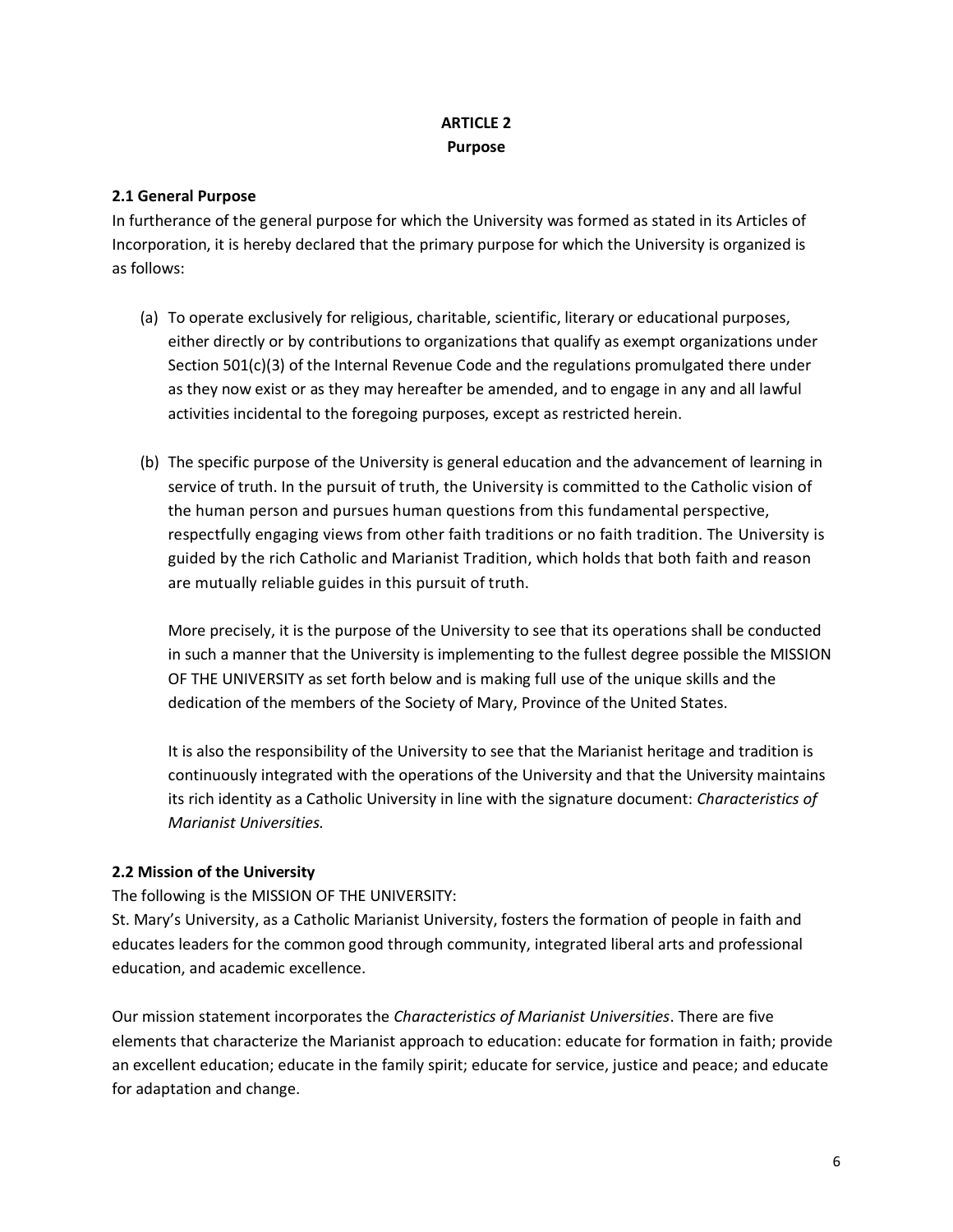#### **2.3 Hiring for Mission Statement**

Responsive to the Catholic identity of St. Mary's University and to its sponsorship by the Society of Mary, the following hiring policies are honored:

- (a) To further its objectives, the University shall recruit and appoint qualified faculty and staff who, whether Catholic or not, are committed to actively supporting the mission of the University.
- (b) To further its objectives, the University shall give special consideration to recruiting and appointing qualified faculty members of the Society of Mary, the Daughters of Mary Immaculate, and lay Marianists to positions at the University.
- (c) To further its objectives, the University shall give special consideration to recruiting and appointing qualified active members of the Roman Catholic faith to positions at the University.

Manifest competence for a position is a requisite in all the above situations. No one is hired for the "Marianist" or "Catholic" reason alone. Any Catholic and Marianist candidates who are hired under the above hiring policies must clearly be qualified for the positions, and are subject to all of the performance reviews within the University.

# **2.4 Financial Resources of the University**

No part of the net earnings of the University shall inure to the benefit of any Member (as defined below), Director, Trustee (as defined below) or Officer of the University, or any private individual (except that reasonable compensation may be paid for services rendered to or for the University affecting one or more of its purposes) and no Member, Director, Trustee or Officer of the University, or any private individual shall be entitled to share in the distribution of any of the corporate assets on dissolution of the University.

No substantial part of the activities of the University shall include the carrying on of propaganda, or otherwise attempting to influence legislation, and the University shall not participate in or intervene in (including the publication or distribution of statements) any political campaign on behalf of any candidate for public office.

Notwithstanding any other provisions of these Bylaws, the University shall not conduct or carry on any activities not permitted to be conducted or carried on by an organization exempt under Section 501(c)(3) of the Internal Revenue Code and the regulations promulgated there under as they now exist or as they may hereafter be amended, or by any organization, contributions to which are deductible under Section  $170(c)(2)$  of such Code and regulations as they now exist or as they may hereafter be amended.

Upon the dissolution of the University or the winding up of its affairs, the assets of the University shall be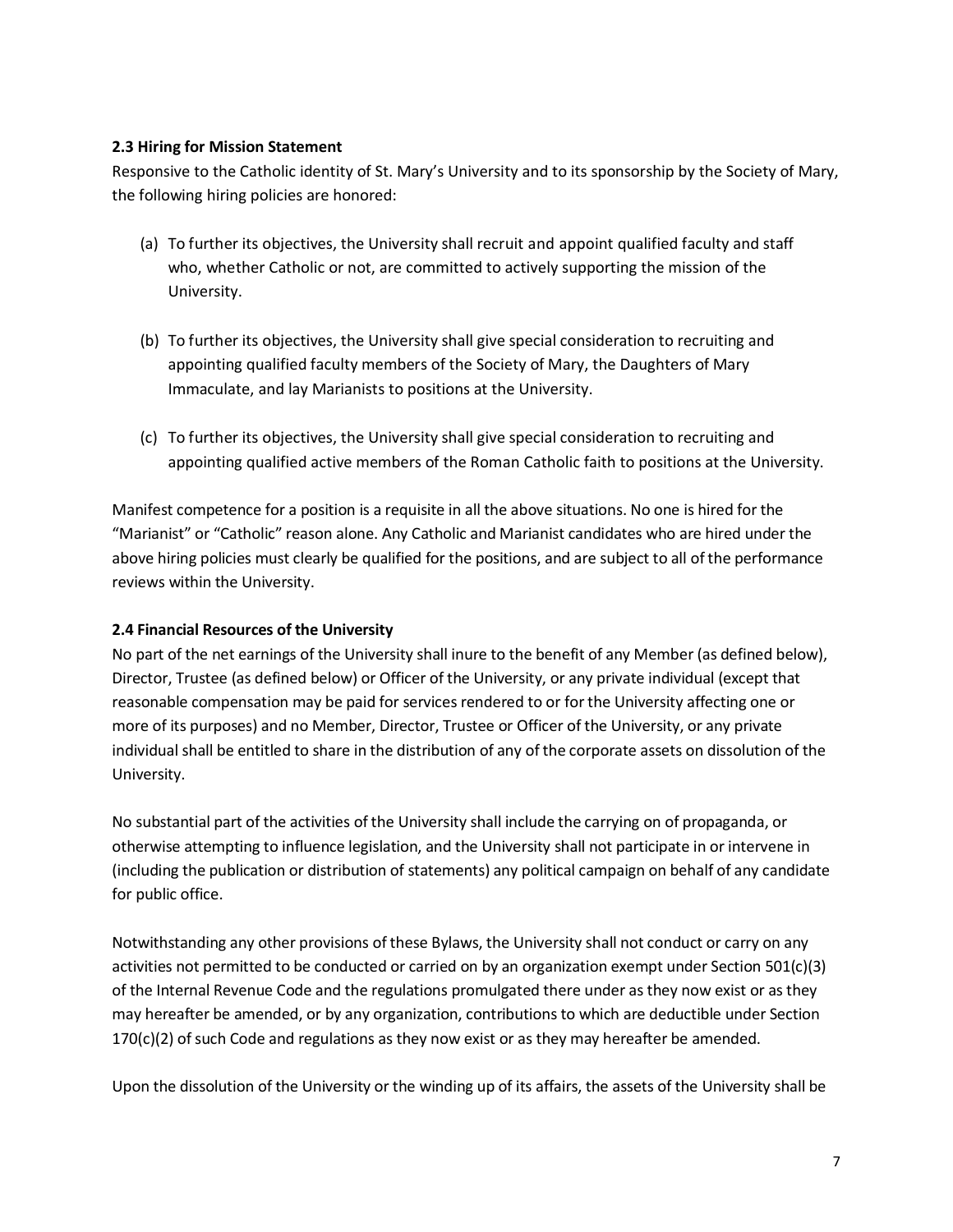distributed exclusively to the Marianist Province of the United States or its successors; if such distribution is not possible or feasible, then to the Chaminade Foundation, a non-profit corporation and legal presence of the General Administration of the Society of Mary in the United States; if the foregoing options are not permitted or feasible, then the assets shall be distributed exclusively to charitable, religious, scientific, literary or educational organizations which would then qualify under the provisions of Section 501(c)(3) of the Internal Revenue Code and the regulations promulgated there under as they now exist or as they may hereafter be amended.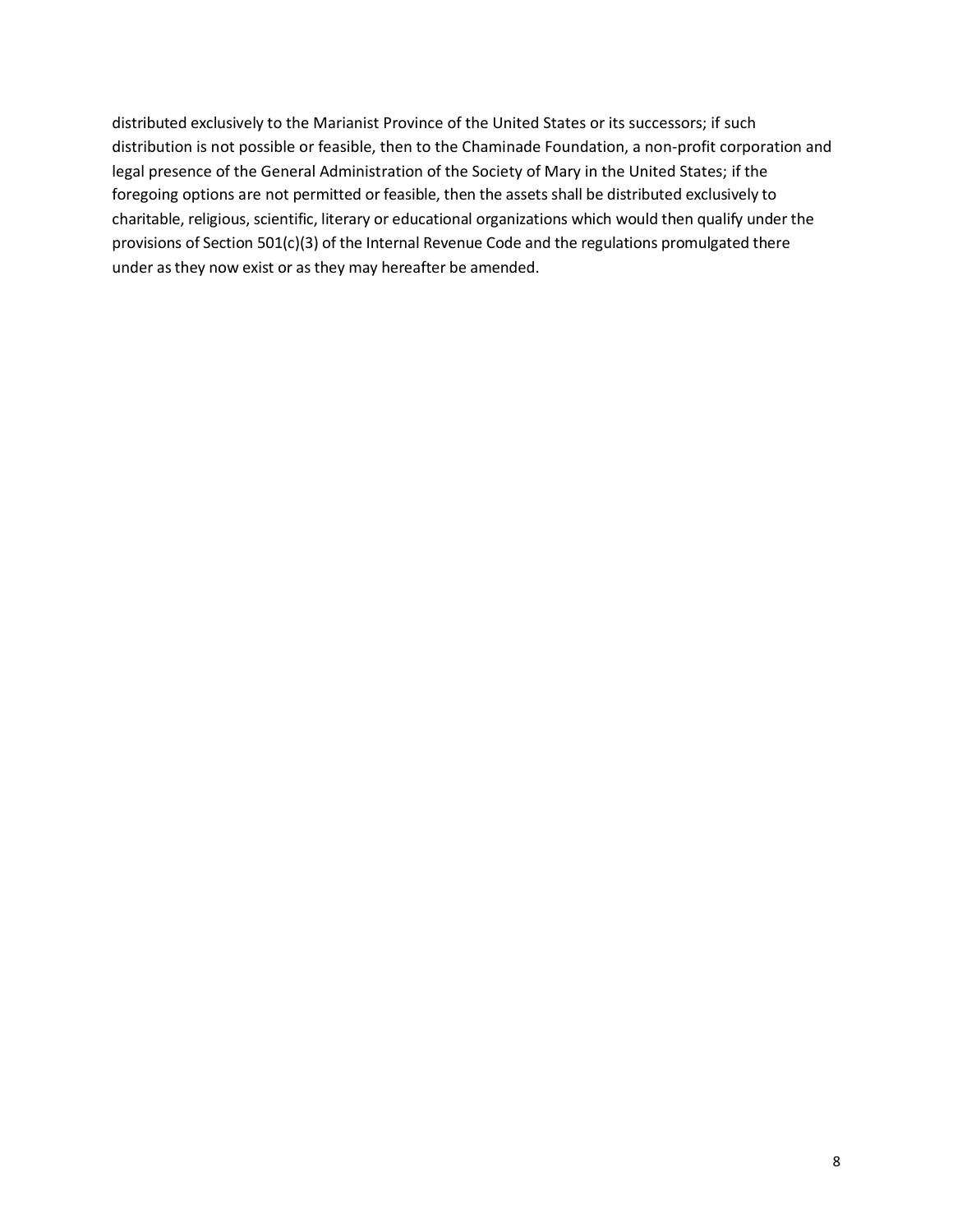# **ARTICLE 3 Members of the Corporation**

# **3.1 Members of the Corporation**

The following shall be the members of the Corporation (each individually a "Member" and collectively the "Members"):

- (a) the Provincial Superior of the Society of Mary, Province of the United States, duly appointed according to the Rule of Life of the Society of Mary;
- (b) all the individuals serving on the Provincial Council of the Society of Mary, Province of the United States, duly appointed according to the Rule of Life of the Society of Mary;
- (c) the duly appointed President of the University, and the duly elected Chairperson of the Board of Trustees of St. Mary's University (the "Board of Trustees").

Membership shall terminate with the appointment of a successor or cessation of the qualifications for appointment.

All references to the Society of Mary shall refer to the Society of Mary known as the Marianists. References to the Province of the United States of the Society of Mary refer to the unit of that Society of Mary operating under the title Marianist Province of the United States and its successors.

# **3.2 Officers of the Corporation**

The Provincial Superior of the Society of Mary, Province of the United States, shall be ex officio the Chairperson of the Corporation. The Assistant Provincial of the Society of Mary, Province of the United States, shall be ex officio the Secretary of the Corporation.

#### **3.3 Powers of the Members of the Corporation**

The Members of the Corporation shall enjoy the following powers:

- (a) to approve and change the Bylaws of the University upon recommendation of the Board of Trustees in accordance with Article 10;
- (b) to approve, by a majority vote, nominations for election to the Board of Trustees submitted by the Executive Committee of the Board and removal of members of the Board, by a majority vote, upon the recommendation of the Executive Committee of the Board. The approval shall not, in either instance, be unreasonably withheld;
- (c) to approve the sale or transfer of campus land or campus buildings in conjunction with approval by the Board of Trustees;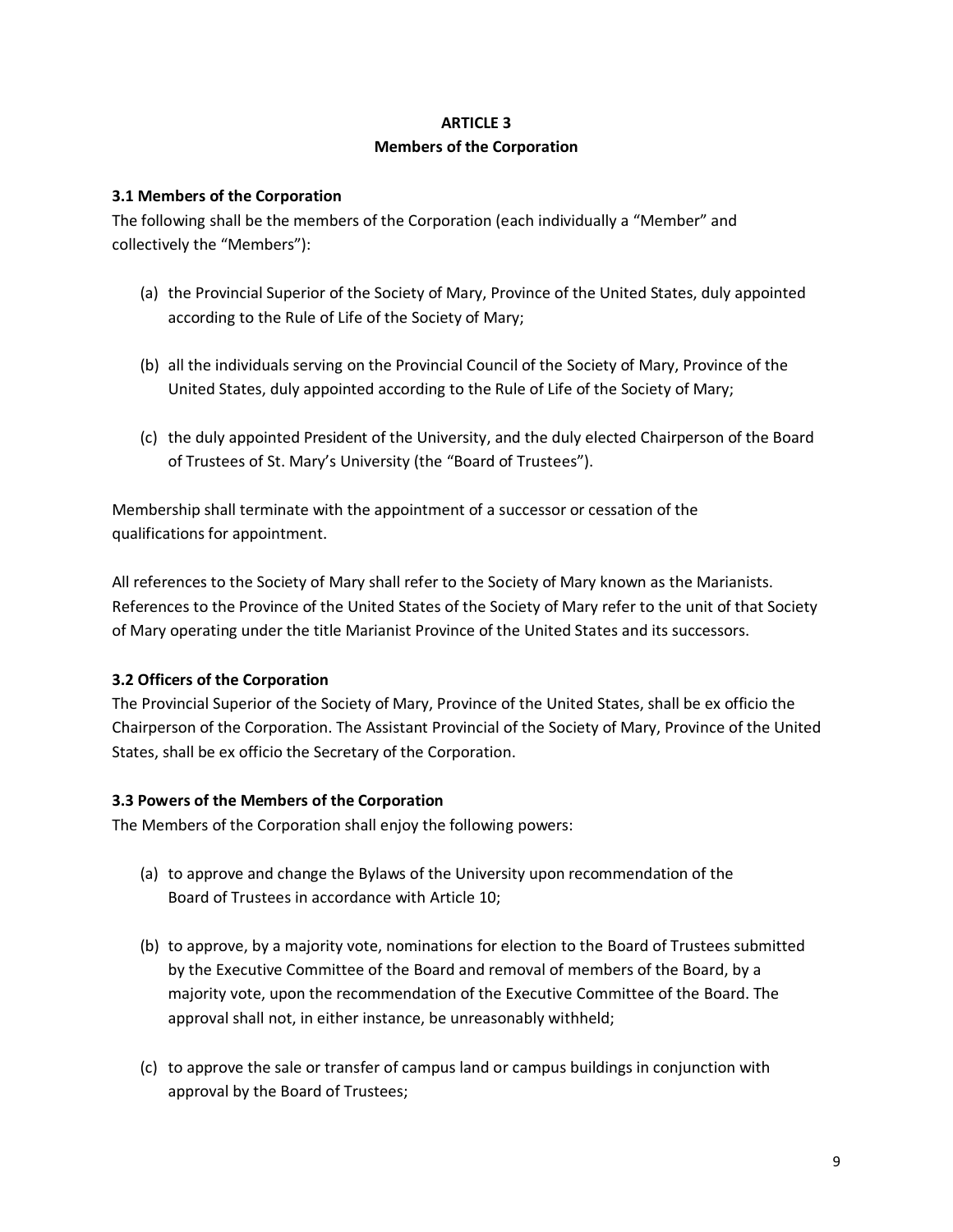- (d) to determine the distribution of the assets of the University in the event of its dissolution in accordance with Article 2.4;
- (e) to approve the recommendations for President of the University as outlined in Article 4.3;
- (f) to approve the recommendation of the Board of Trustees to remove the President of the University, and such approval shall not be unreasonably withheld; and
- (g) to approve the recommendation jointly with the President to appoint and/or remove the Vice President for Mission, as well as the Rector.

# **3.4 Voting Rights**

Each Member of the Corporation shall be entitled to one vote on each matter submitted to a vote of the Members.

# **3.5 Annual Meeting of the Members of the Corporation**

The annual meeting of the Members shall be held each year prior to the annual Board of Trustees meeting. The annual meeting of the Members shall be called by the Chairperson of the Corporation. Notice in writing of the time and place of the annual meeting of the Members shall be provided to all the Members by the President of the University at least two (2) weeks and not more than fifty (50) days in advance of the annual meeting of the Members.

# **3.6 Special Meetings of the Members of the Corporation**

Special meetings of the Members may be called by the Chairperson of the Corporation, or by a majority of the Members. Notice in writing of the time and place of such special meetings shall be provided to all the Members by the individual or group calling the meeting at least three (3) days and not more than fifty (50) days in advance of the special meeting.

# **3.7 Informal Action by Members of the Corporation**

Any action required by law to be taken at a meeting of the Members or any action which may be taken at a meeting of the Members may be taken without a meeting, if a consent in writing, setting forth the action so taken, shall be signed by all of the Members entitled to vote with respect to the subject matter thereof.

# **3.8 Quorum**

A quorum for the transaction of business at any meeting of the Members of the Corporation shall consist of a majority of their Members, and among them must be present one of the following two individuals: the President of the University or the Chairperson of the Board of Trustees. If a quorum is not present at any meeting of the Members, a majority of the Members present may adjourn the meeting from time to time without further notice.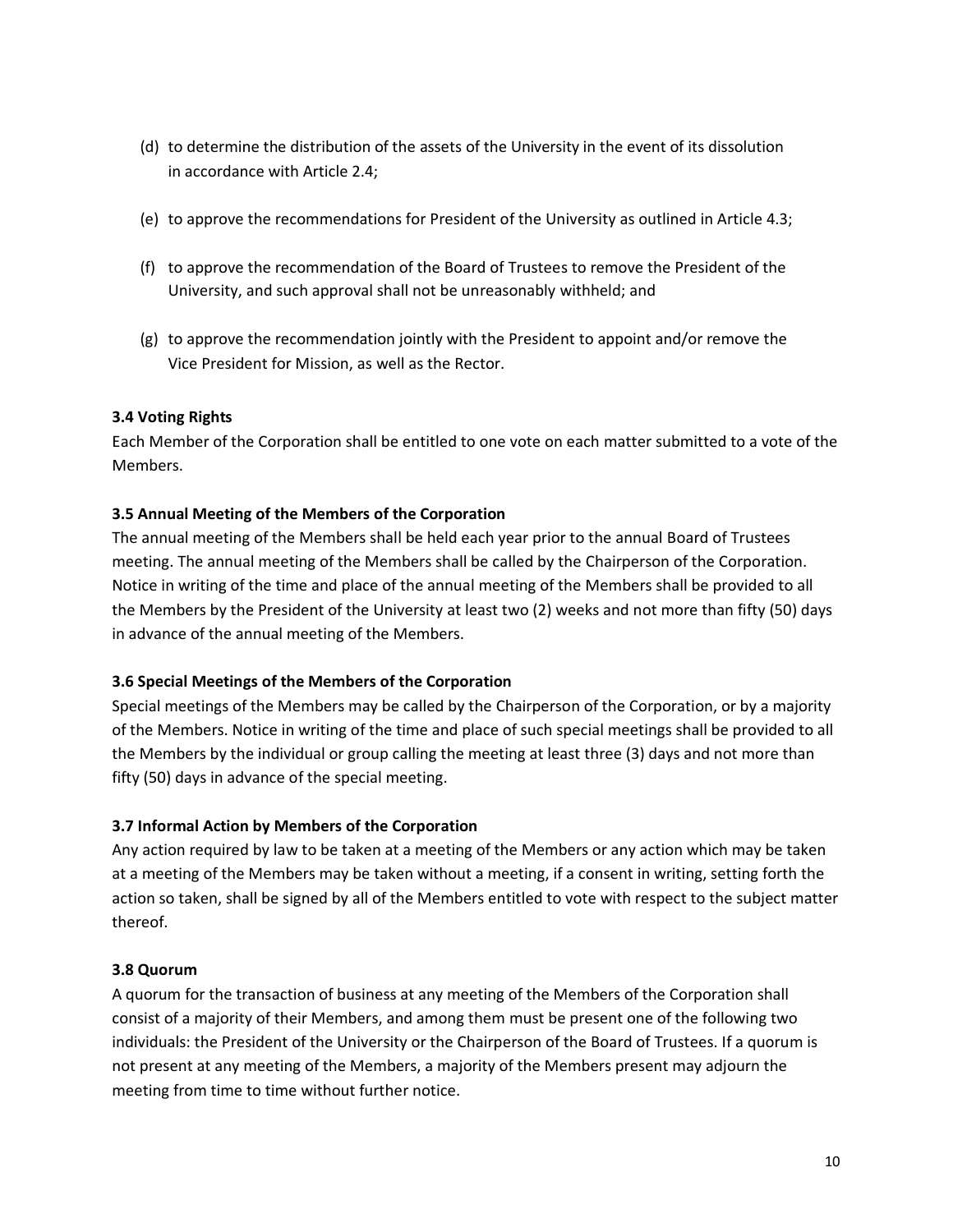# **3.9 Proxies**

At any meeting of the Members, a Member entitled to vote may vote by proxy.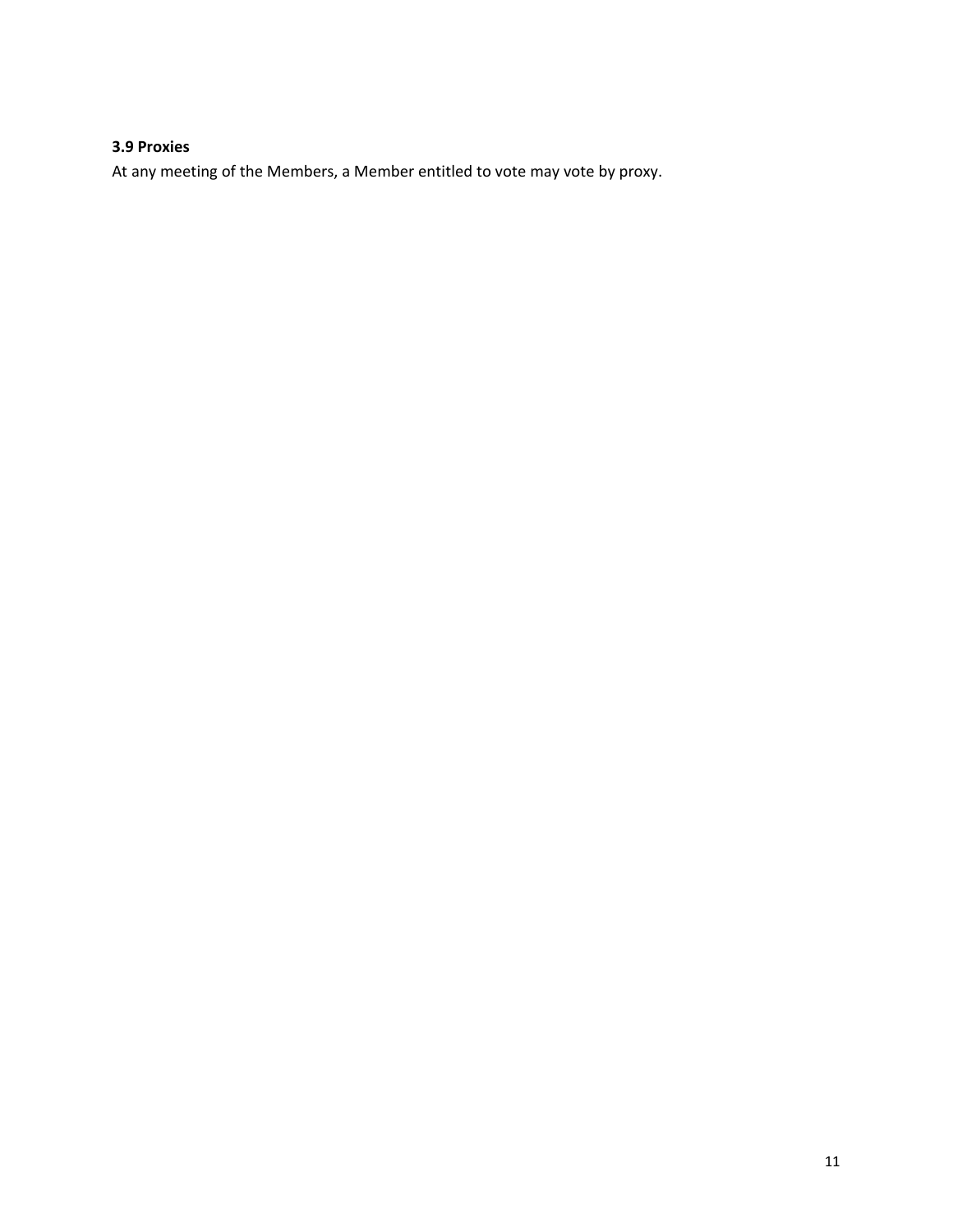#### **ARTICLE 4**

#### **Board of Trustees of the University**

#### **4.1 Governance**

The Board of Trustees shall oversee the business and affairs of the University and shall establish applicable University policies. The Board of Trustees shall carry out the purposes of the University and subject only to the limitations imposed by law, the Articles of Incorporation or the Bylaws, may exercise all the powers of the University.

#### **4.2 Powers**

The general power of the Board of Trustees to establish and approve the policies of the University includes, but is not limited to, the following specific powers:

- (a) to authorize the President or his designate to grant and confer degrees and diplomas, regular and honorary, upon its graduates and upon such other persons as may be deemed worthy;
- (b) to determine basic educational, financial and organizational policies;
- (c) to elect and appoint the President of the University, in accordance with Article 4.3;
- (d) to approve the appointment of the Vice Presidents by the President of the University;
- (e) to amend these Bylaws in accordance with Article 10;
- (f) to serve as the legal and business authority of the Members, except in the case of matters reserved to the Members as contained in Article 3.3;
- (g) to have the power to transact business by mail ballot and/or electronic ballot upon review of substantial written briefs and other forms of communication;
- (h) to establish colleges, schools and divisions;
- (i) to review and approve the annual budget of the University;
- (j) to appoint standing and special committees;
- (k) to establish rules and regulations not inconsistent with the Articles of Incorporation or these Bylaws to govern the University's activities, procedures and responsibilities;
- (l) to approve incurrence of corporate indebtedness in excess of \$250,000;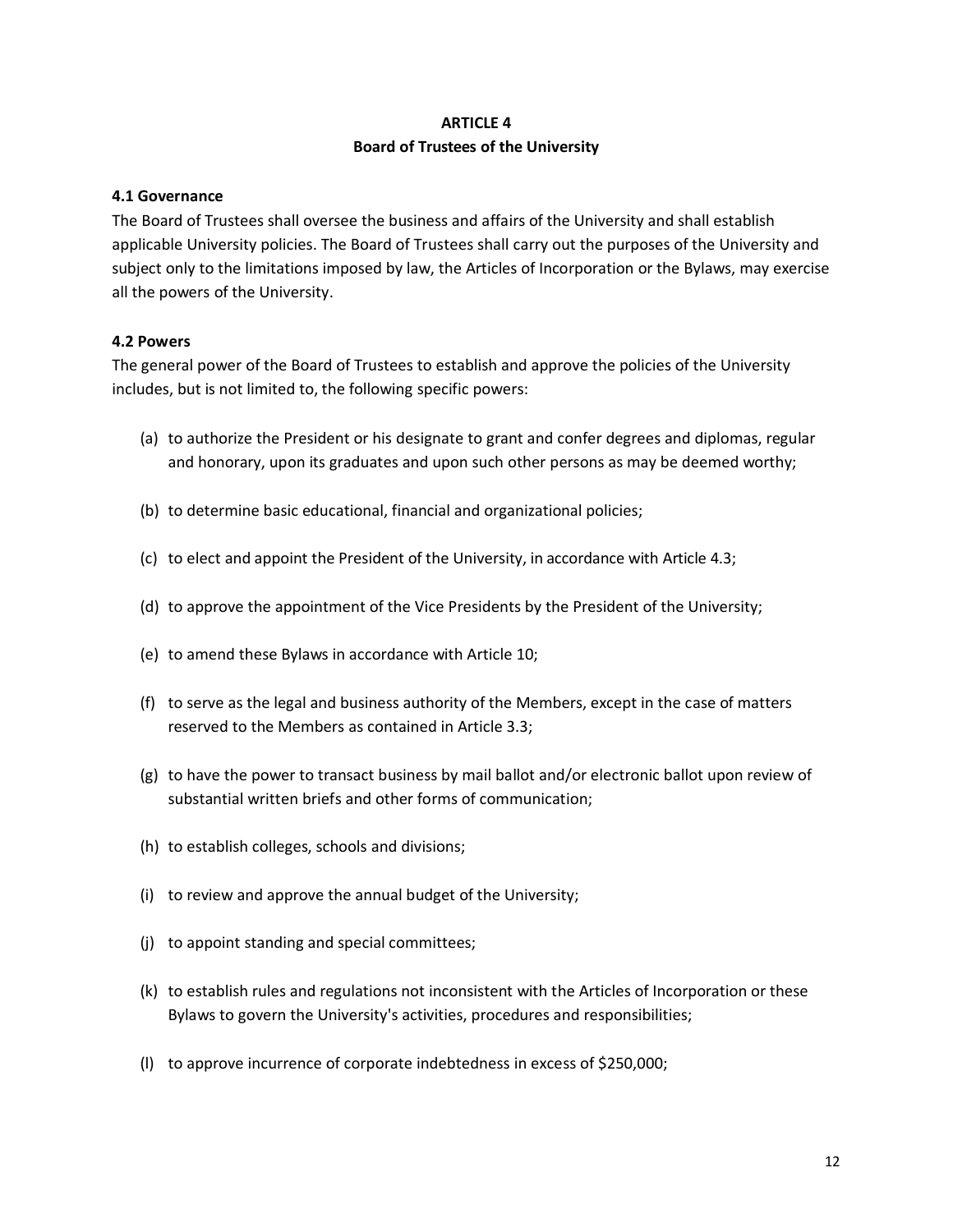(m) to approve sale or transfer of campus land or campus buildings and the sale or transfer of all other real estate and tangible property exceeding \$250,000.

# **4.3 Selection of the President of the University**

The Board of Trustees shall choose the President of the University in the following manner:

- (a) The Executive Committee of the Board of Trustees shall appoint a Presidential Nominating Committee and select its Chairperson.
- (b) The Chancellor, as the Provincial of the Marianist Province of the United States, or his designate from the Board of Trustees shall be a member of the Presidential Nominating Committee, as well as the Vice President for Mission and Rector.
- (c) The Presidential Nominating Committee shall prepare a description of the position and a profile of the desired candidate.
- (d) Before opening the search, the description of the position and profile of the desired candidate shall then be ratified by the Executive Committee of the Board of Trustees and by the Members of the Corporation, which ratification shall not be unreasonable withheld.
- (e) The President shall be a practicing Roman Catholic and have the desire and ability to provide leadership for St. Mary's University as a Catholic and Marianist University. Qualified individuals meeting the profile and description of the position will be invited to apply, although the Presidential Nominating Committee shall give special consideration to qualified members of the Society of Mary.
- (f) The recommendation of the Presidential Nominating Committee shall be made first to the Executive Committee of the Board of Trustees. The Executive Committee shall make a recommendation of a candidate or candidates for President to the Members of the Corporation. The Members must approve the recommendation of a candidate or candidates by a majority vote of the Members of the Corporation at a meeting of which a quorum is present. This approval shall not be unreasonably withheld. When approved by the Members of the Corporation, the Executive Committee shall submit the recommendation to the Board of Trustees for election of the President.
- (g) The President shall be elected by two-thirds vote of the total membership of the Board of Trustees.
- (h) The President of the University shall be appointed pursuant to (a)-(g) above for a term of three years of office unless otherwise set by the Board of Trustees.
- (i) For the renewal of the term of the President of the University, the Executive Committee of the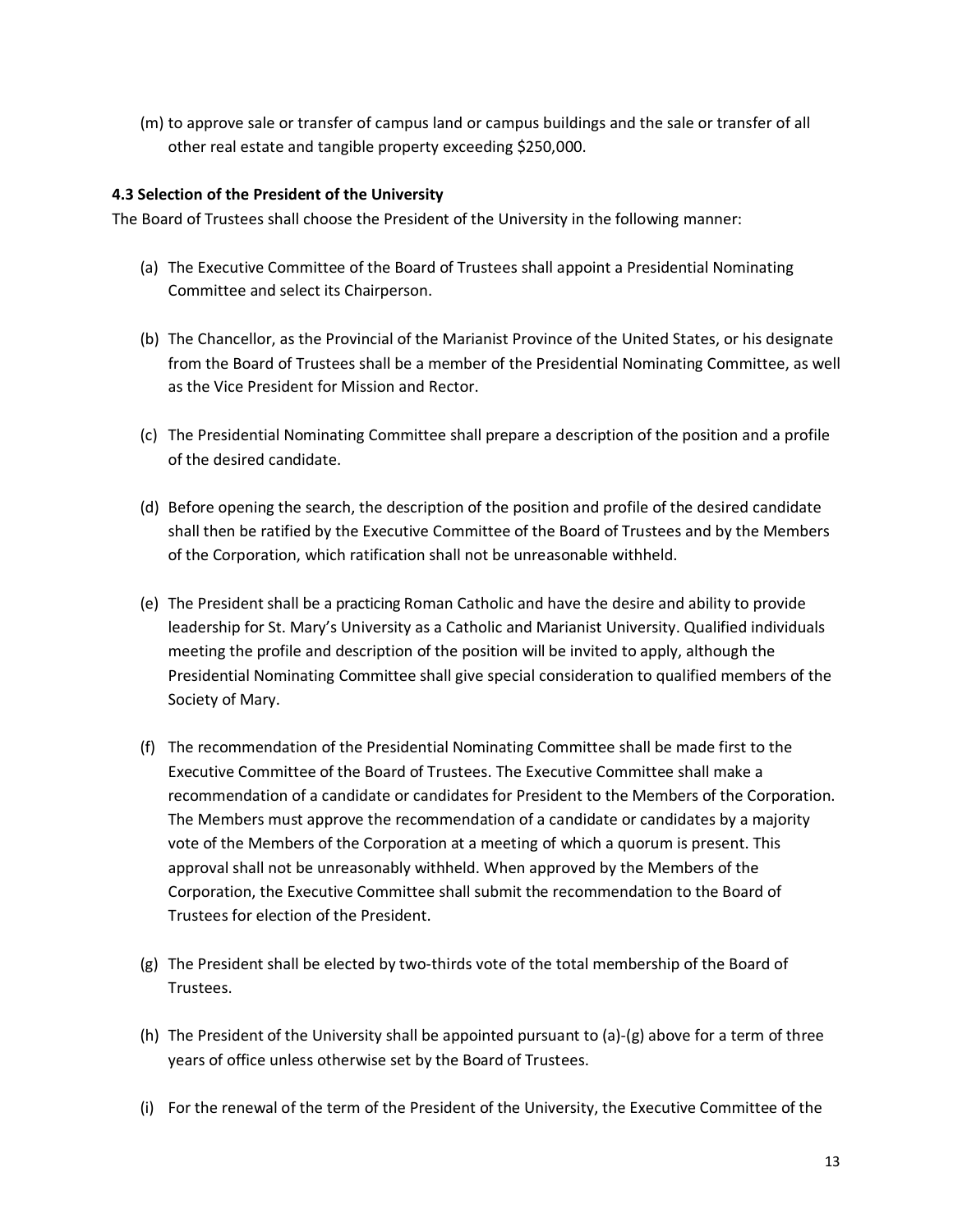Board of Trustees shall do an evaluation of the President and recommend renewal or nonrenewal. The President shall be reappointed by majority vote of the total membership of the Board of Trustees.

(j) The President may be removed from office at any time by the affirmative vote of two-thirds of the total membership of the Board of Trustees, in accordance with Article 3.3.

# **4.4 Duties**

As the governing body of the University, the primary function of the Board of Trustees is to evolve and evaluate the basic objectives and broad policies of the institution. The powers and duties of the Board of Trustees shall include the following:

- (a) to annually evaluate the Catholic and Marianist identity of the University and recommend ways to improve these elements;
- (b) to provide guidelines in the budget-making process;
- (c) to ensure proper management for the property and the facilities of the University;
- (d) to interpret the University to the public;
- (e) to annually evaluate the performance of the President;
- (f) to review the extent and manner of the implementation of decisions and policies of the Board of Trustees; and
- (g) to ensure a full audit is conducted annually and results reported to the President and the Board of Trustees.

#### **4.5 Trustee Responsibilities**

The responsibilities of Trustees shall include the following:

- (a) Understand, sustain and advance the University's mission, traditions, values and reputation;
- (b) Demonstrate functional understanding of the difference between oversight and management (between the roles of the Board and the Administration);
- (c) Understand how the University functions (uniqueness, strengths, needs, finances, educational programs, and its place in higher education);
- (d) Provide philanthropic support through personal financial contributions;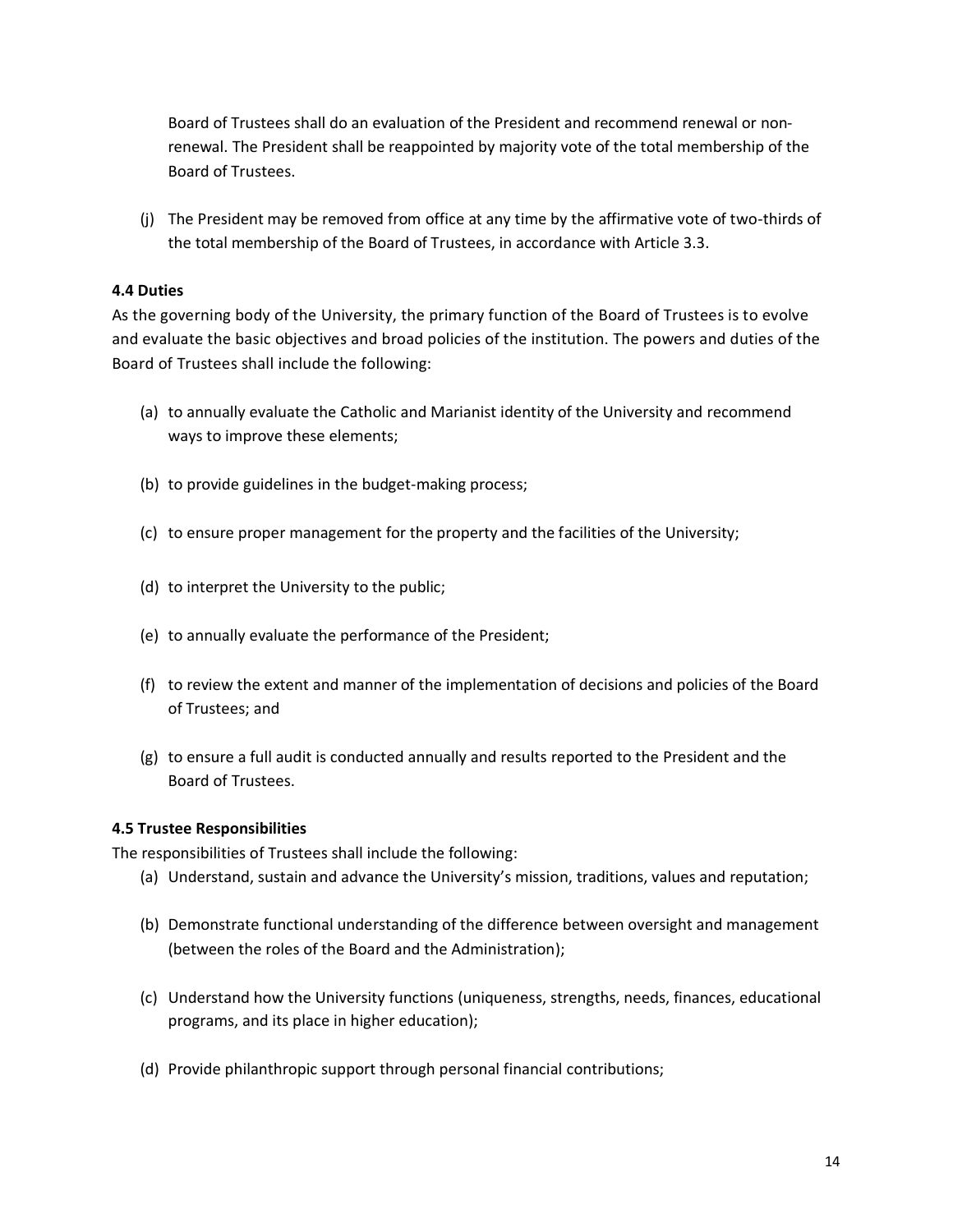- (e) Provide identification and assist with solicitation of potential contributors to the University;
- (f) In keeping with the Board's policy on conflict of interest, disclose promptly and fully any potential or actual conflicts of interest;
- (g) Personally maintain exemplary ethical standards;
- (h) Promote a workplace free from unlawful discrimination and harassment;
- (i) Recognize that the President and the Administration are responsible to the Board as a whole and not to individual Trustees;
- (j) Be committed to serving the University as a whole rather than any part of it or any personal or political cause;
- (k) Support the consensus of the Board after fully exercising the responsibility to debate and disagree;
- (l) Maintain confidentiality as required or appropriate;
- (m) Understand the importance of introducing, within the community, the University President and members of the senior management, which is not always for purposes of fundraising;
- (n) Accept leadership opportunities and committee responsibilities, as well as serve as a public advocate and ambassador for the University;
- (o) Regularly attend meetings of the Board, well informed and prepared in advance; and
- (p) Regularly attend meetings of Board committees as assigned, well informed and prepared in advance.

# **4.6 Number of Trustees**

The Board of Trustees shall consist of a maximum of thirty-six (36) and a minimum of thirty (30) Trustees. The number of Trustees may be increased or decreased from time to time by amendment to the Bylaws. No decrease in number shall have the effect of shortening the term of any incumbent Trustee.

# **4.7 Elections of Trustees**

The Executive Committee or another committee authorized by the Board of Trustees shall prepare a list of candidates for nomination as Trustees and submit such list to the Members at least two weeks prior to any regular or special meeting of the Members for approval by the Members in accordance with Article 3.3.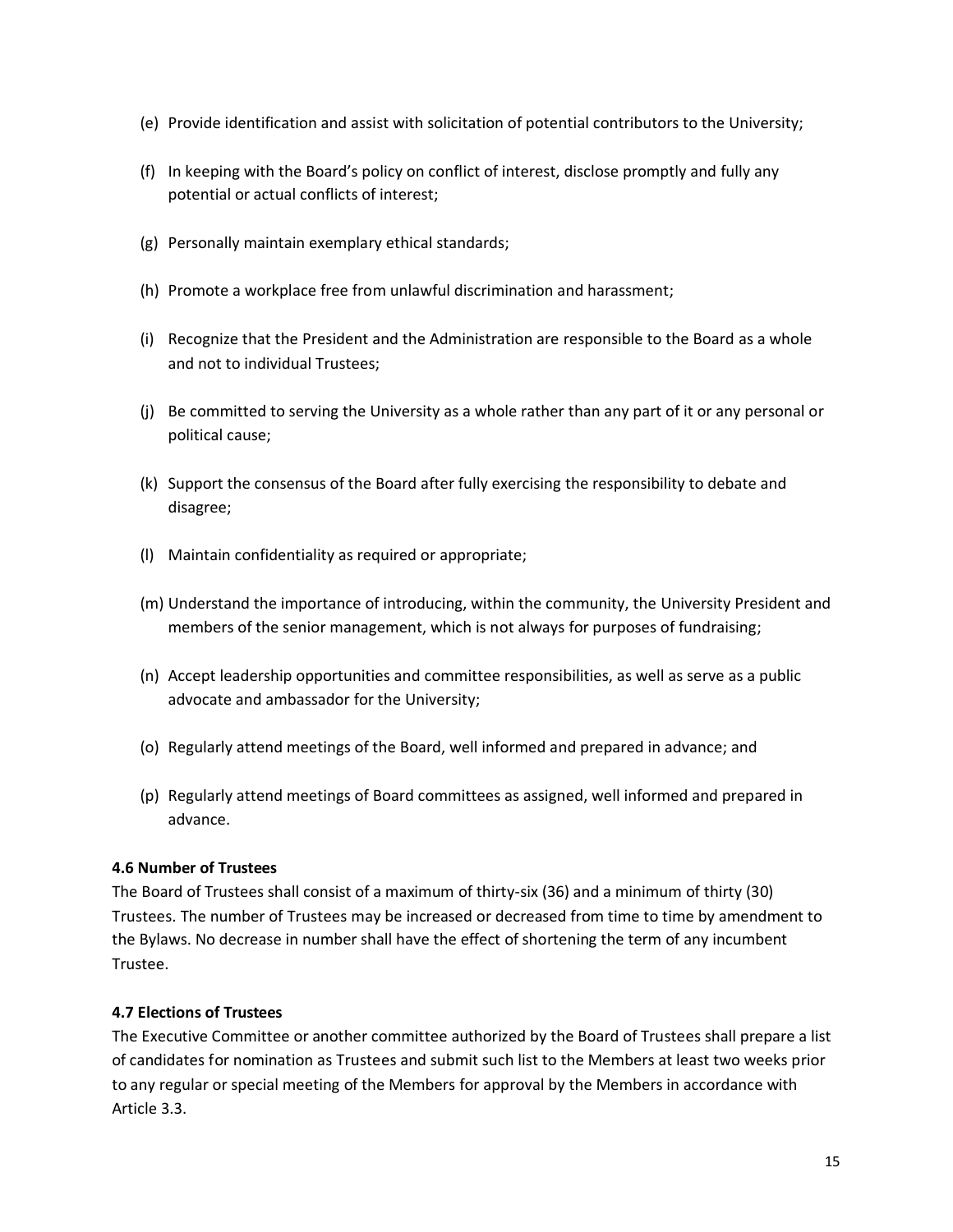#### **4.8 Alumni Trustees**

Two Trustees shall be nominated by the Executive Committee or another committee authorized by the Board of Trustees following the identification of one of its members by:

- (a) the Board of Directors of the St. Mary's University Alumni Association to serve for a period of two years; and
- (b) the Board of Directors of the Law Alumni Association of the School of Law of St. Mary's University to serve for a period of two years.

# **4.9 Marianist Trustees**

At least eight (8) of the Trustees shall be religious of the Society of Mary or of the Daughters of Mary Immaculate or Lay Marianists approved by the Members. Among them shall be the Chancellor, as the Provincial of the Marianist Province of the United States, and the Assistant Provincial of the Society of Mary, Province of the United States.

# **4.10 Trustees Emeriti**

The Board may elect any number of Trustees Emeriti. The Trustee Emeritus or Trustee Emerita title can be given to individuals living or deceased, but not to persons employed full-time (including Marianists) by the University.

The criteria for nomination and election are as follows: Granted to a retired Trustee who has distinguished himself or herself by significant contributions of exemplary leadership and service on the Board and to the St. Mary's University, which may include serving in one or more leadership roles, making one or more major gifts to the University and/or identifying opportunities for financial support to St. Mary's.

Trustees Emeriti do not have voting powers in meetings of the Board of Trustees. However, a Trustee Emeritus may serve as a voting member on Board Standing Committees or special committees but shall not be elected as a chairperson of any Standing Committee. Further, a Trustee Emeritus or Emerita may later be elected as a member of the Board of Trustees, with the voting power of an elected member of the Board.

Trustees Emeriti will be invited to attend the annual meeting of the Board of Trustees each year. Trustees Emeriti shall have the privilege of the floor at the annual meeting of the Board but without vote. Trustees Emeriti will be invited to Board receptions, special events and meetings hosted by the President.

#### **Process for Electing Trustees Emeriti**

The Executive Committee or another committee authorized by the Board of Trustees shall prepare a list of candidates for nomination as Trustees Emeriti and submit such list to the Members at least two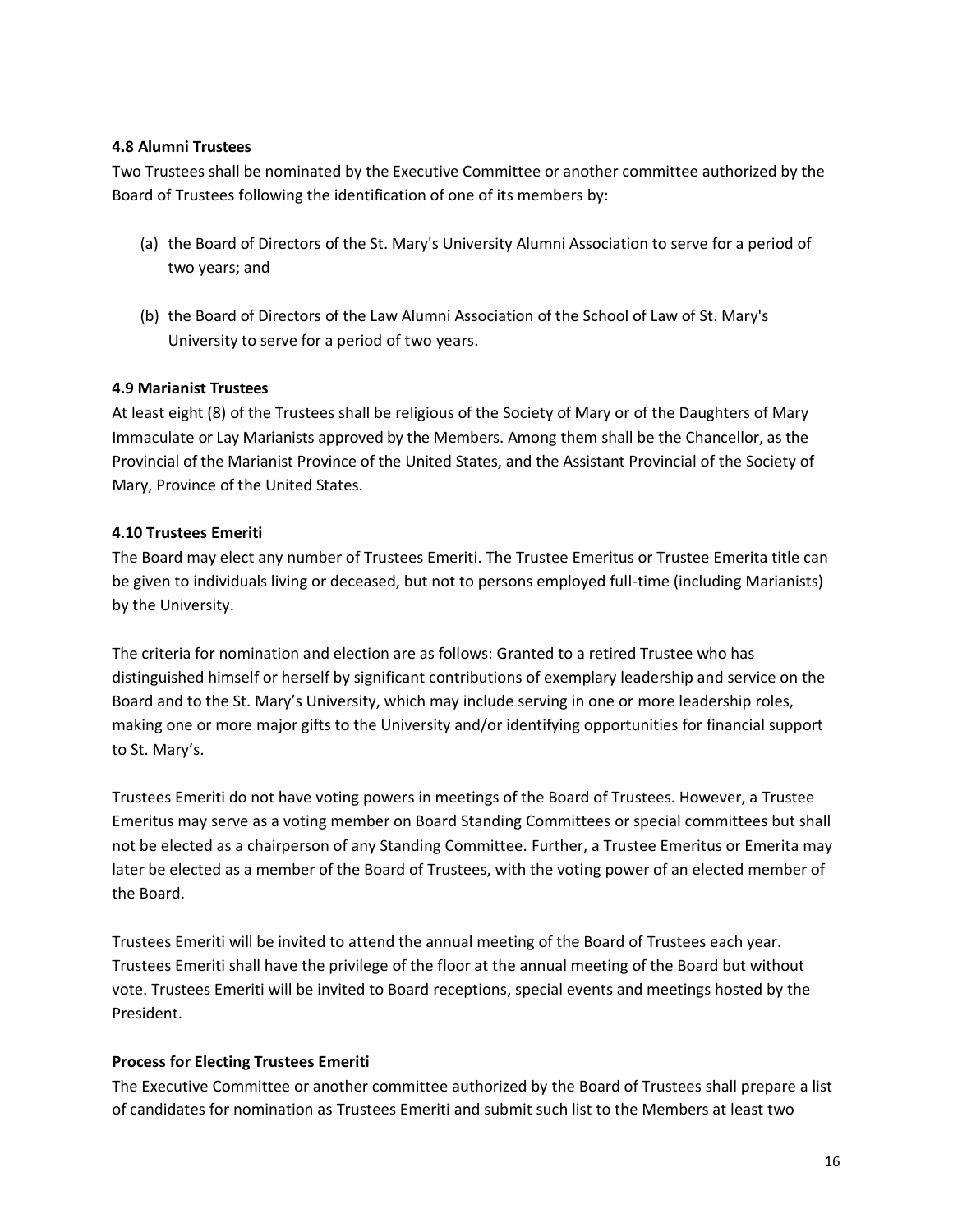weeks prior to any regular or special meeting of the Members for approval in accordance with Article 3.3.

Following nomination by the Executive Committee, the proposed candidates will be presented to the full Board of Trustees for election.

# **4.11 Term of Office of Trustees**

At the time of their selection, the elected Trustees shall be chosen for a specific term set by the Board of Trustees, the date of termination of which shall be clearly stated; however, in no event shall such term exceed two (2) years. Except as described in Article 4.8, a Trustee may be re-elected for a total of three (3) additional consecutive terms. After the expiration of one year following the last term served by a former Trustee, such former Trustee then may be re-elected to the Board and qualify for re-election for the same number of terms as other Trustees in their initial term of service.

# **4.12 Dismissal of Trustees; Appeal**

Removal of an elected or emeritus Trustee will be initiated by a majority vote of the Executive Committee of the Board of Trustees following notice to the Trustee and a reasonable opportunity for the Trustee to respond. Notification of the removal action will be sent to the Trustee in question via certified mail. Following such action, the Trustee in question will be afforded the right to appeal this decision and such appeal must be presented in written form to the Chairperson of the Board of Trustees within ten (10) days after notification has been received by the Trustee. The appeal will be presented to the Executive Committee of the Board, which will recommend a course of action to the full Board of Trustees for a final decision.

Grounds for dismissal of a Trustee may include a violation of the Conflict of Interest statement signed by each Trustee or substantial failure by a Trustee to discharge his or her duties and responsibilities as a Trustee. These duties and responsibilities are detailed in Articles 4.4, 4.5, 4.25, 4.26, and 4.27. The removal of any elected Trustee from his or her position as a Trustee shall be by a two-thirds affirmative vote of the entire Board of Trustees and in accordance with Article 3.3 of these Bylaws.

# **4.13 Filling of Vacancy**

Any vacancy occurring in the Board of Trustees shall be filled by the Trustees, in the same manner as provided in Article 4.7.

# **4.14 Quorum**

A quorum for the transaction of business at any meeting of the Board of Trustees shall consist of a majority of their members, at least two of whom shall be from among the Chairperson, President, Chancellor and or Assistant Provincial, except where these Bylaws specifically require otherwise. If a quorum is not present at any meeting of the Board of Trustees, a majority of the Trustees present may adjourn the meeting from time to time without further notice.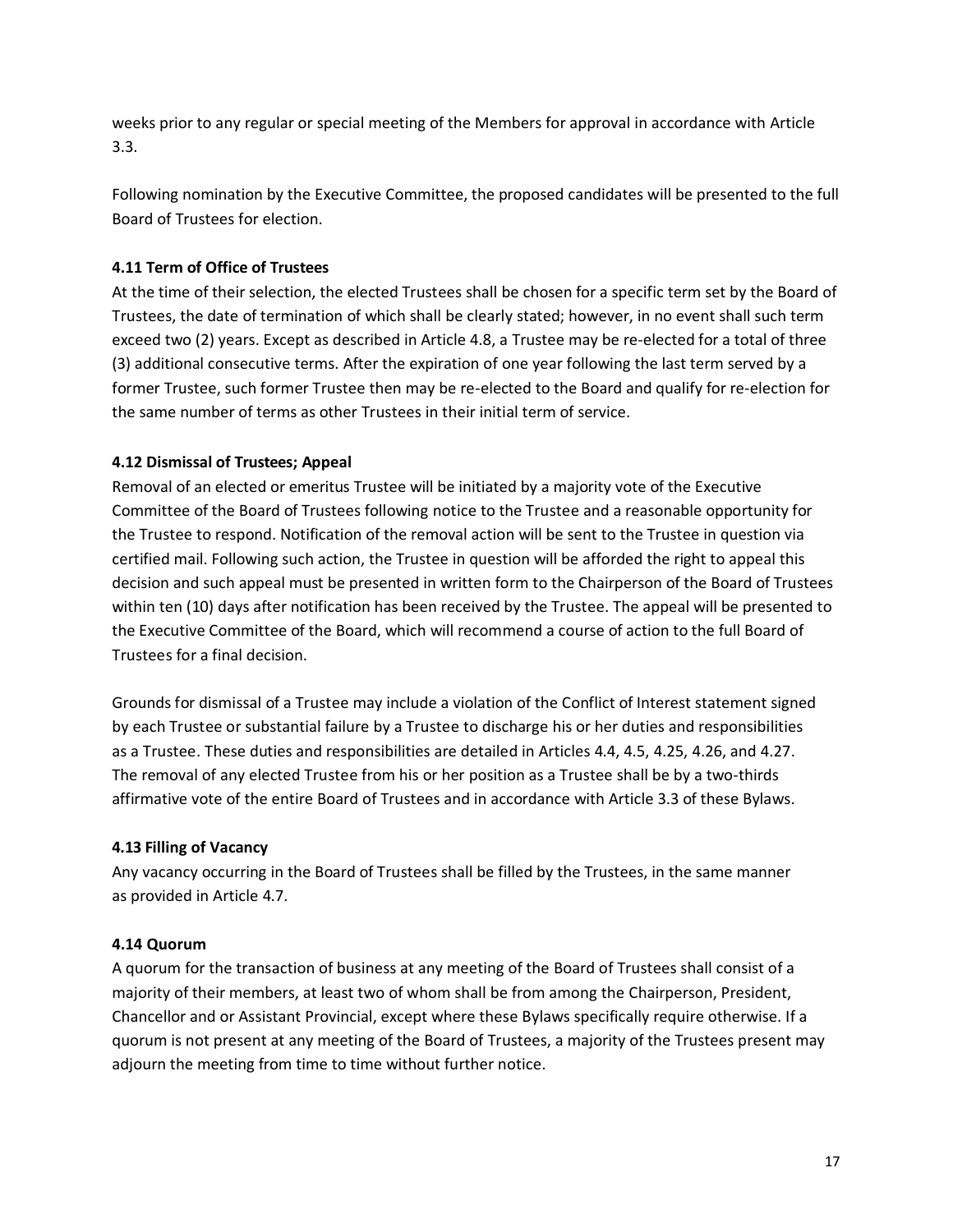#### **4.15 Annual Meeting**

An annual meeting of the Board of Trustees shall be held in the spring semester each year at the principal offices of the University, unless, at the call of the Chairperson, the Board of Trustees provides, by resolution, another time and place, either within or without the State of Texas, for the holding of the annual meeting. Notice of the annual meeting of the Board of Trustees must be provided in writing to all Trustees at least two (2) weeks prior to the date of the meeting.

#### **4.16 Regular Meetings**

The Board of Trustees shall regularly meet three (3) times during each Board year in addition to the annual meeting, unless otherwise determined by the Board of Trustees. These regular meetings shall take place in September, November and February in each year, unless the Board of Trustees shall determine otherwise. Notice of these meetings must be provided in writing to all Trustees at least two (2) weeks prior to the date of the meeting.

#### **4.17 Special Meetings**

The Chairperson of the Board of Trustees may convoke special meetings in addition to the annual meeting required in Section 4.16 above, and regular meetings as required by Section 4.17 above. Notice of these meetings must be made to all Trustees at least three (3) days prior to the date of the meeting.

#### **4.18 Place of Meetings**

Unless otherwise specifically provided by resolution of the Board of Trustees or at the call of the Chairperson, all meetings of the Board of Trustees shall be held at the principal office of the University in the City of San Antonio.

#### **4.19 Board Year**

A year for the Board of Trustees shall begin on the first day of June in each year and end on the thirtyfirst day of May in the following calendar year.

#### **4.20 Officers**

The Officers of the Board of Trustees shall be elected or appointed from among the Trustees and shall include a Chairperson and two Vice Chairpersons.

#### **4.21 Chairperson and Vice Chairpersons**

The Chairperson and Vice Chairpersons of the Board of Trustees shall be Trustees elected by the Board of Trustees at its annual meeting in each even-numbered year, or whenever a vacancy shall occur and shall serve until the next annual Board meeting in an even-numbered year. The Chairperson and Vice Chairpersons shall serve no more than two consecutive, two-year terms as a Chairperson or Vice Chairperson. In order to identify qualified nominees for the office of Chairperson and Vice Chairpersons of the Board of Trustees, the Executive Committee of the Board of Trustees shall appoint a search committee (a "Search Committee") and select an individual to serve as Chairperson of the Search Committee. The Search Committee shall be composed of at least the Chancellor, as the Provincial of the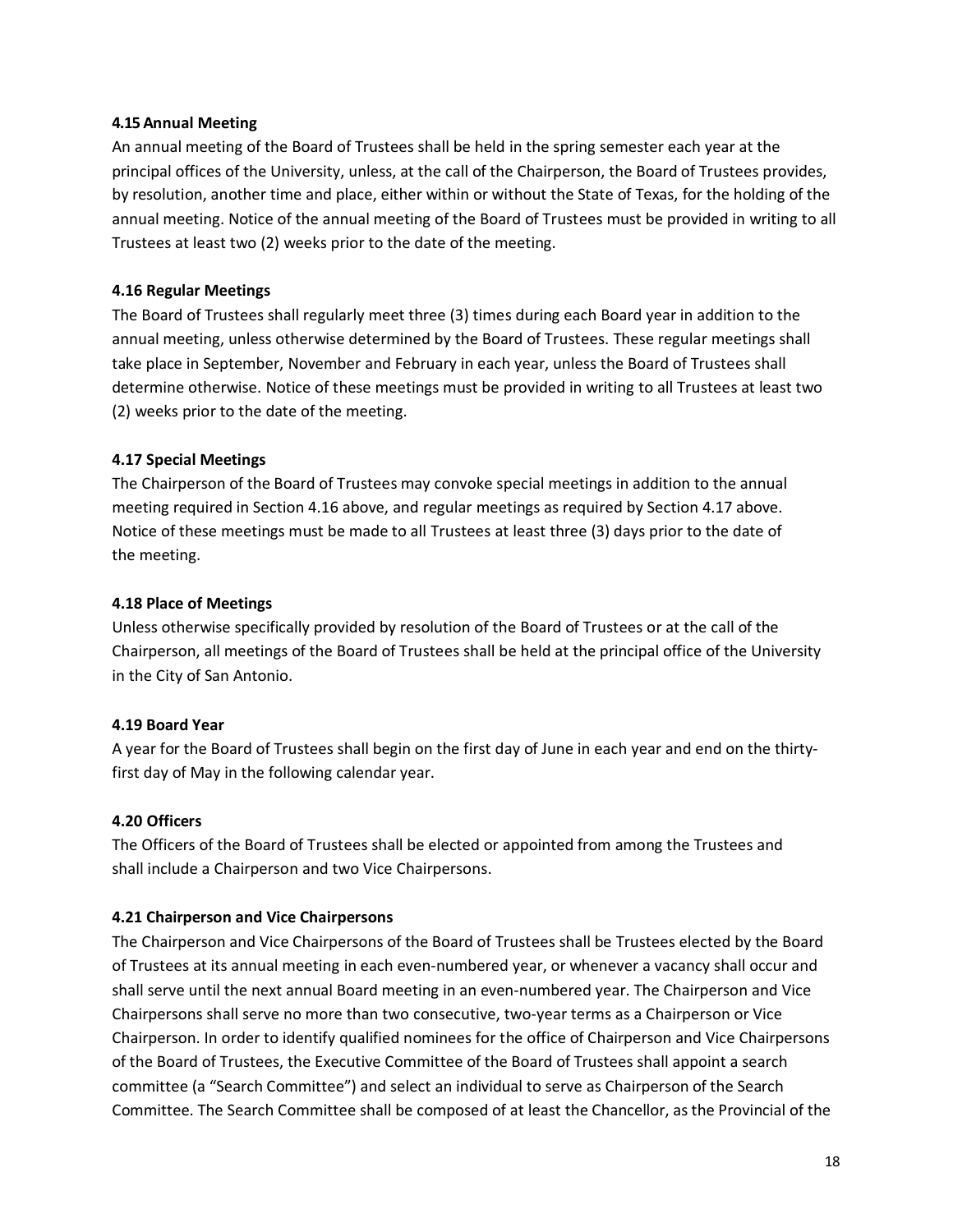Marianist Province of the United States, or his designate, the President of the University and the current Chairperson of the Board of Trustees. The Search Committee shall make recommendation(s) of an individual or individuals to be nominated for the office of Chairperson and the offices of Vice Chairpersons of the Board of Trustees to the Executive Committee of the Board of Trustees. The Executive Committee will submit the name(s) of any individual(s) of which it approves as nominee(s) for the office of Chairperson and the offices of the Vice Chairpersons to the vote of the entire Board of Trustees. The Chairperson and the Vice Chairpersons shall be elected by a majority vote of the Board of Trustees.

#### **4.22 Duties of the Chairperson**

The duties of the Chairperson of the Board of Trustees shall be:

- (a) to determine the time and place of meetings of the Board of Trustees according to the tenor of these Bylaws, and to call such meetings;
- (b) to determine the order of business at these meetings and to approve the agenda
- (c) to preside at the meetings of the Board of Trustees or, in the foreseen absence of both himself/herself and the Vice Chairpersons, to designate a presiding Trustee;
- (d) to see that all appropriate parties are informed of decisions taken and policies adopted by the Board of Trustees;
- (e) to regulate the appearance of guests, visitors, or resource persons at the meetings of the Board of Trustees;
- (f) to receive the reports of the various committees of the Board of Trustees;
- (g) to represent the University within the community;
- (h) to serve on the Executive Committee, oversee the work of all standing committees of the Board of Trustees and, at the discretion of the Chairperson of the Board, may serve on all standing committees of the Board; and
- (i) to serve as Chairperson of the Executive Committee.

#### **4.23 Duties of the Vice Chairpersons**

The Vice Chairpersons' duties are to serve on the Executive Committee and to replace the Chairperson of the Board of Trustees in his or her absence.

In the absence of the Chairperson, the powers and duties of the Chairperson shall devolve upon the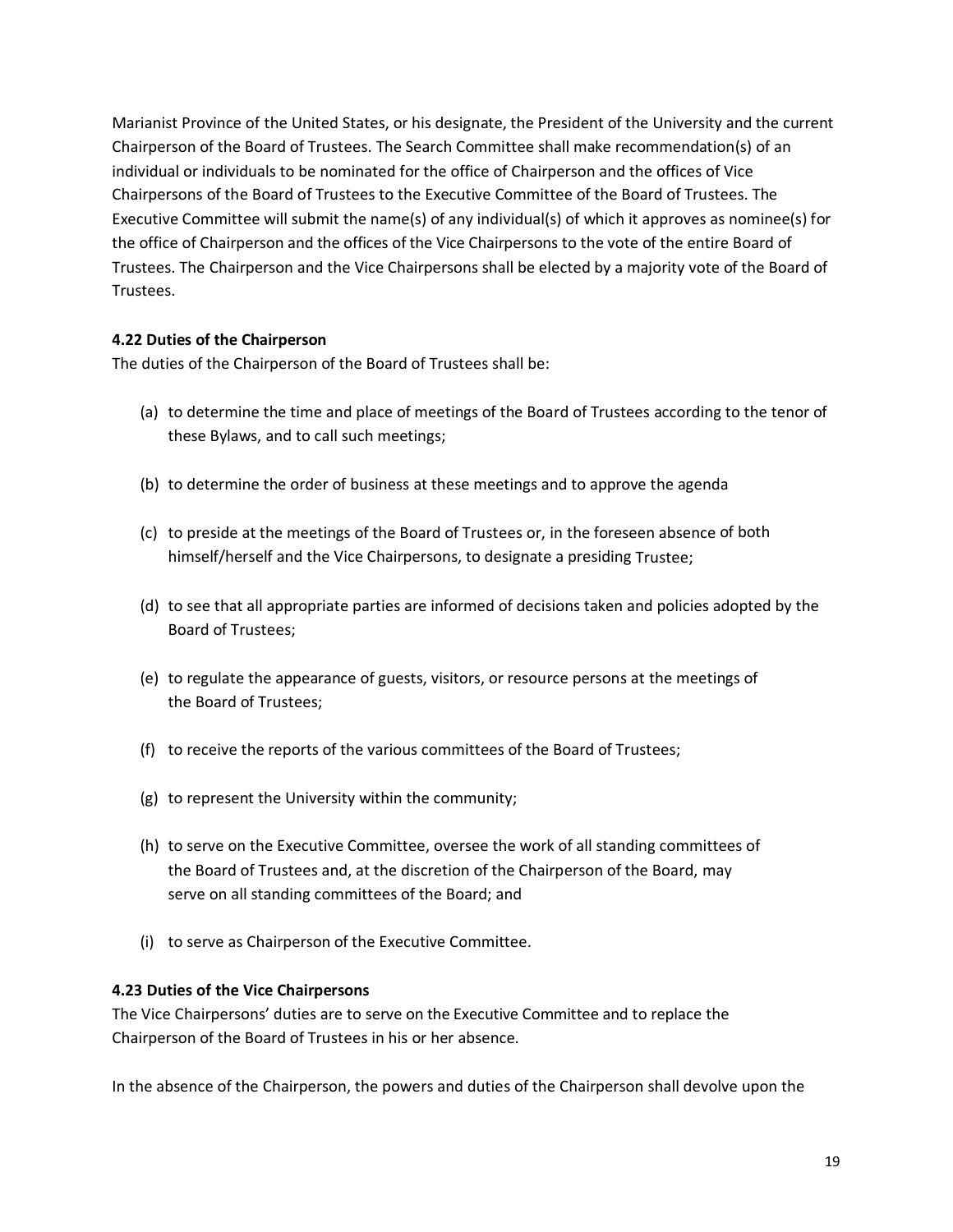senior Vice Chairperson of the Board. In the event the senior Vice Chairperson is absent or unable to serve, or elects not to serve, the next senior Vice Chairperson shall be eligible to serve. Seniority shall be determined by the length of service in the office of Vice Chair. In the case of contemporaneously elected Vice Chairpersons, seniority shall be determined by length of service as a Board member.

#### **4.24 Proxies**

At any meeting of the Board of Trustees, a Trustee entitled to vote may vote by proxy executed in writing by the Trustee or by his/her duly-authorized attorney-in-fact; provided that a quorum of Trustees is actually present at the meeting. No proxy shall be valid after three months from its execution.

# **4.25 Conflict of Interest**

Board members must act in accordance with these Bylaws, and the St. Mary's University Conflict of Interest Policy Statement for Trustees, Officers and Key Employees. The Board shall adopt and revise, as appropriate, the Conflict of Interest Policy Statement, which shall apply to all Board members, and all voting members of any Board committee. Every Board member and all voting members of Board committees shall complete and sign a disclosure statement and complete a questionnaire on an annual basis and update the questionnaire as promptly as possible following knowledge of conditions that may create a possible conflict of interest.

With the exception of the President, full-time employees (including Marianists) are prohibited from serving as Trustees, as well as individuals who have immediate family members employed full-time at the University.

# **4.26 Prohibition Against Sexual Harassment**

Any Trustee who engages in discriminatory or harassing conduct towards a University employee or student is subject to removal from the Board. Complaints alleging misconduct on the part of Board members will be investigated promptly and as confidentially as possible by a special committee of the Board appointed by the Chairperson of the Board. The Chairperson may retain an external investigator to conduct the investigation.

# **4.27 Consensual Relationships**

Trustees of the University must comply with the University's personnel policy for consensual relationships. Any Trustee engaged in a relationship that is discouraged by the policy is required to notify the Chairperson of the Board in writing of such relationship. At the discretion of the Chairperson and the Executive Committee, the Trustee may be removed from the Board. This policy does not apply where the spouse of a Trustee is a student at the University, so long as such relationship is disclosed to the Chairperson of the Board.

#### **4.28 Compensation**

Trustees, as such, shall not receive any salaries for their services, but nothing herein contained shall be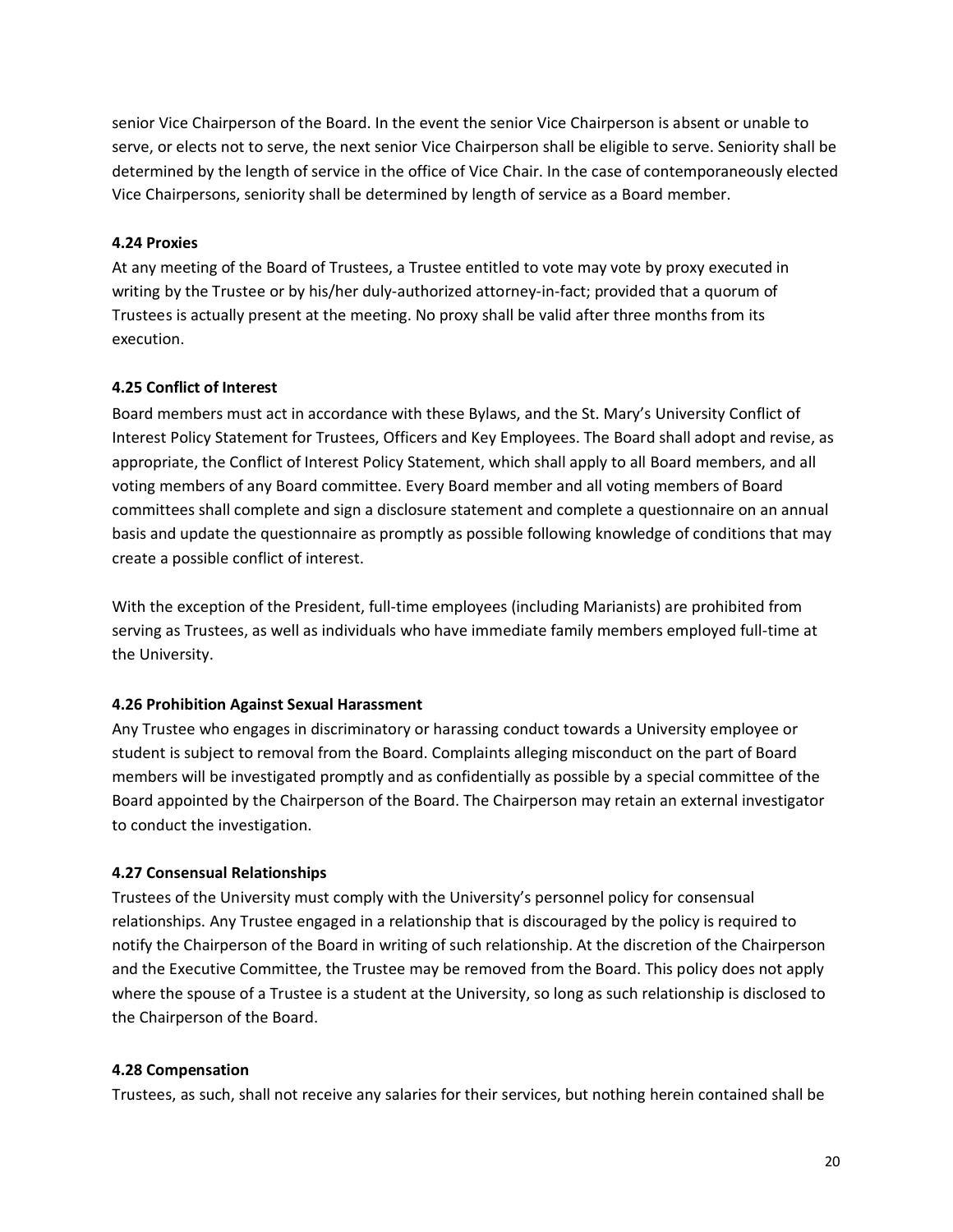construed to preclude any Trustee from serving the University in any other capacity and receiving compensation therefore, provided full, prompt, and written disclosure of services and compensation is immediately given to the Executive Committee of the Board of Trustees.

# **4.29 Additional Rules**

The rules contained in the current edition of Robert's Rules of Order shall govern the deliberations of the Board of Trustees in all cases in which they are applicable and not in conflict with these Bylaws.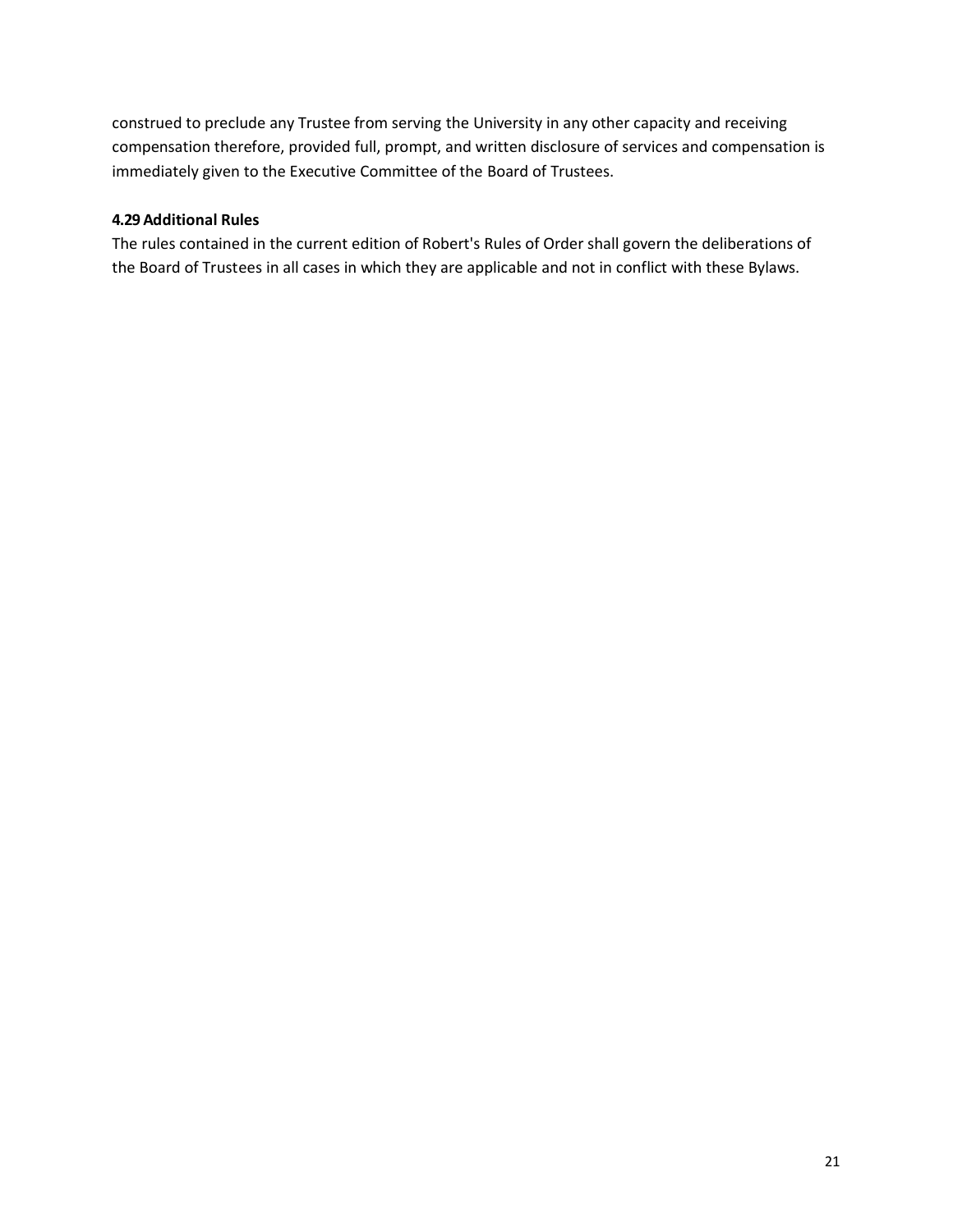#### **ARTICLE 5**

#### **The Executive Committee**

#### **5.1 Composition**

The Executive Committee of the Board of Trustees (the "Executive Committee") shall include:

- (a) the Chairperson of the Board of Trustees, who shall act as Chairperson of the Executive Committee;
- (b) the Vice Chairpersons of the Board of Trustees;
- (c) the President of the University;
- (d) the Chairpersons of the standing committees of the Board of Trustees; and
- (e) the Chancellor, as the Provincial of the Marianist Province of the United States, or his designate.

The Chairperson, with the consent of the Executive Committee, may appoint other Trustees to be members of the Executive Committee.

#### **5.2 Authority**

The Executive Committee has the authority of the Board of Trustees in managing the business and affairs of the University, consistent with the policies of the Board of Trustees, with the following exceptions, which are reserved to the Board of Trustees:

- (a) the powers specifically enumerated in Article 4.2 of these Bylaws;
- (b) financial transactions involving sums in excess of a total amount determined by the Board of Trustees;
- (c) removal from office of the President or any Vice President.

#### **5.3 Term**

Individuals on the Executive Committee – serving by virtue of their roles as described in Article 5.1 (a)-(e) - shall continue to serve as a member of the Executive Committee until they no longer hold a position described in Article 5.1 (a)-(e). All individuals appointed by the Chairperson, with the consent of the Executive Committee, shall serve one-year renewable terms. Vacancies may be filled at any meeting of the Board of Trustees. Each individual on the Executive Committee shall continue to serve in that capacity until a successor shall have been duly elected and qualified or until the individual ceases to be a Trustee or resigns from the Executive Committee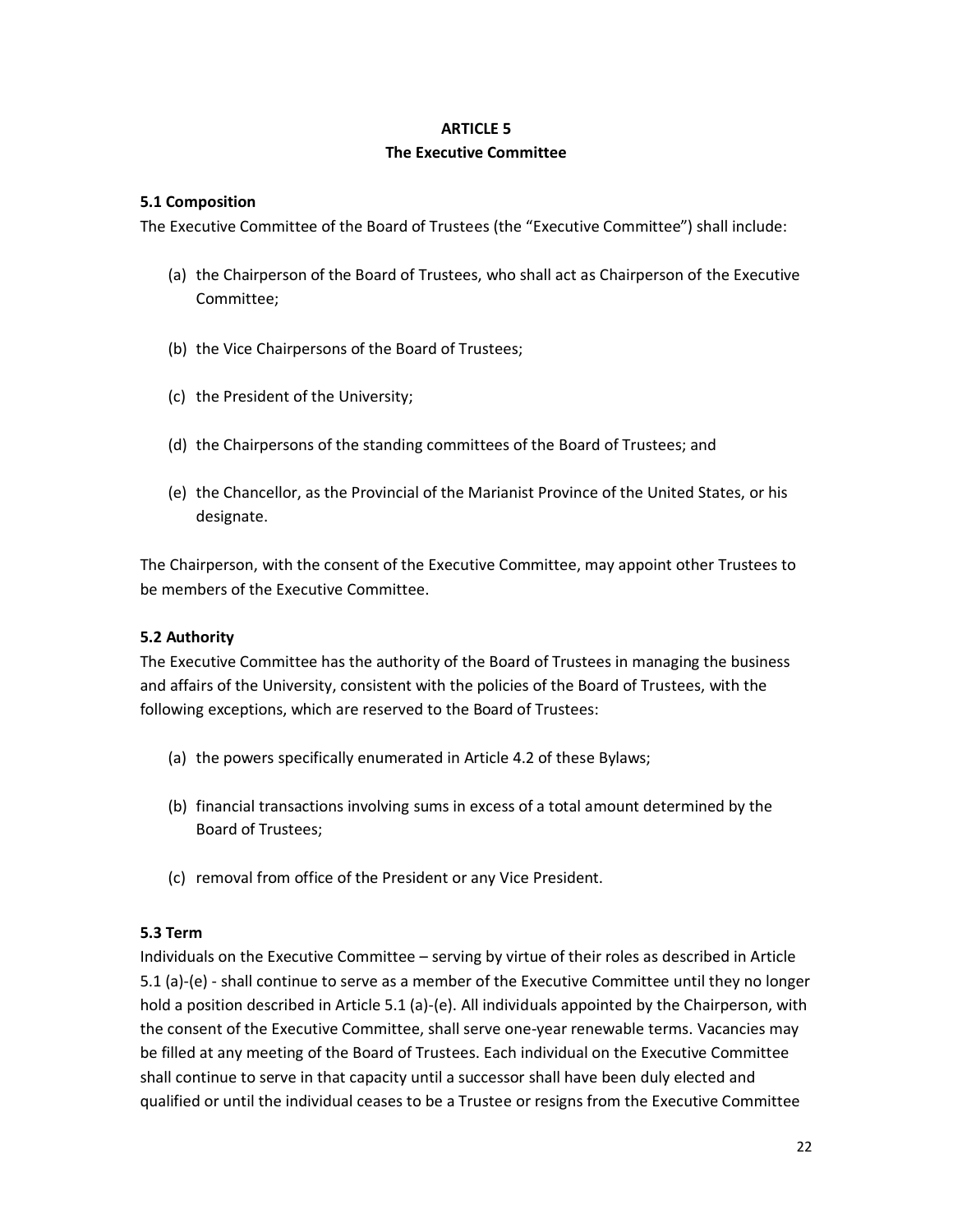or shall have been removed from the Executive Committee by a majority vote of the Board of Trustees.

# **5.4 Officers of the Executive Committee**

The officers of the Executive Committee shall be:

- (a) the Chairperson of the Board of Trustees as Chairperson and Presiding Officer;
- (b) the Vice Chairpersons of the Board of Trustees as Vice Chairpersons, who will preside in the absence of the Chairperson.
- (c) one of the two Vice Chairpersons shall be designated as the Secretary of the Board for purposes of executing legal and official instruments.

#### **5.5 Quorum**

A quorum for the transaction of business at any meeting of the Executive Committee shall consist of a majority of their members, and among them must be present three of the following four individuals: the Chairperson, the Chancellor, as the Provincial of the Marianist Province of the United States, or his designate, and two Vice Chairpersons of the Executive Committee.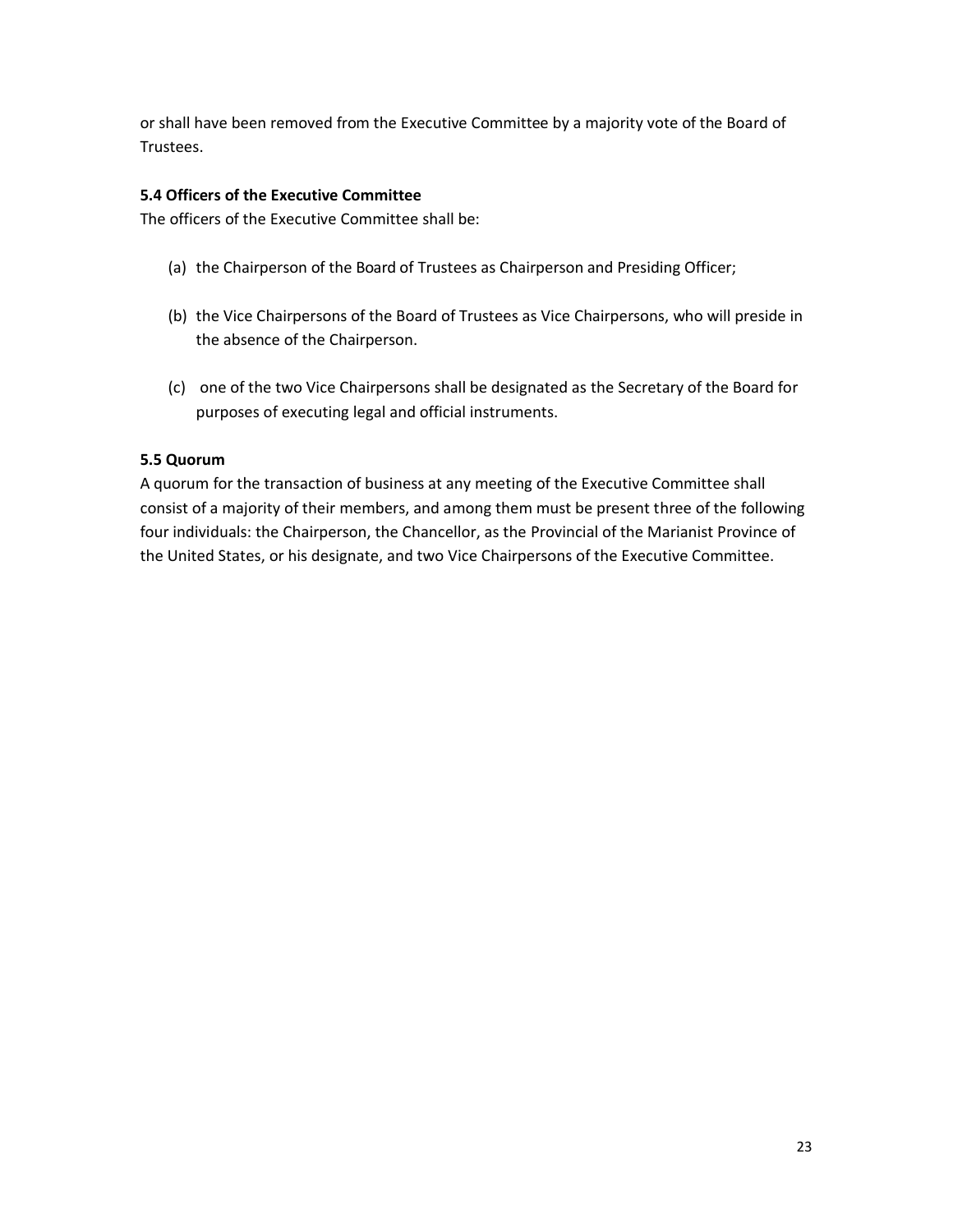# **ARTICLE 6 Other Committees**

# **6.1 Standing and Special Committees**

The Board of Trustees shall have the power to appoint both standing and special committees from among its Trustees to aid in the accomplishment of its functions. It may include non-Trustees in such committees; however, each committee shall have at least two Trustees and the Chairperson of each committee must be a Trustee. With the exception of the President, persons employed by the University and students attending the University who serve on standing committees or special committees are non-voting members.

The act of serving on a committee, by itself, will in no way be construed to impart Trustee status to individuals serving on such committees who are not validly elected Trustees. These committees shall have no legislative or executive powers of their own beyond what is conferred upon them by their charge from the Board of Trustees. Such committees may serve until completion of their assigned tasks or until adjournment of the next annual meeting of the Board of Trustees, unless otherwise specified by the Board of Trustees through the Chairperson of the Board of Trustees, and shall be empowered to act only when and to the extent to which they are formally authorized by the Board of Trustees.

The Board of Trustees may create, discharge or reorganize any standing committee(s) or create other committees at any regular meeting of the Board, or at any duly called meeting of the Board upon a two-thirds vote of a majority of the members of the Board present and voting at such a regular or called meeting.

#### **6.2 Chairperson**

The Chairperson of the Board, after consultation with the Executive Committee, appoints the Chairpersons of each Committee.

#### **6.3 Vacancies**

Vacancies in any committee may be filled by appointments made in the same manner as provided in the case of the original appointments.

#### **6.4 Quorum**

Unless otherwise provided in the resolution of the Board of Trustees creating a committee, a majority of the voting members of the committee shall constitute a quorum.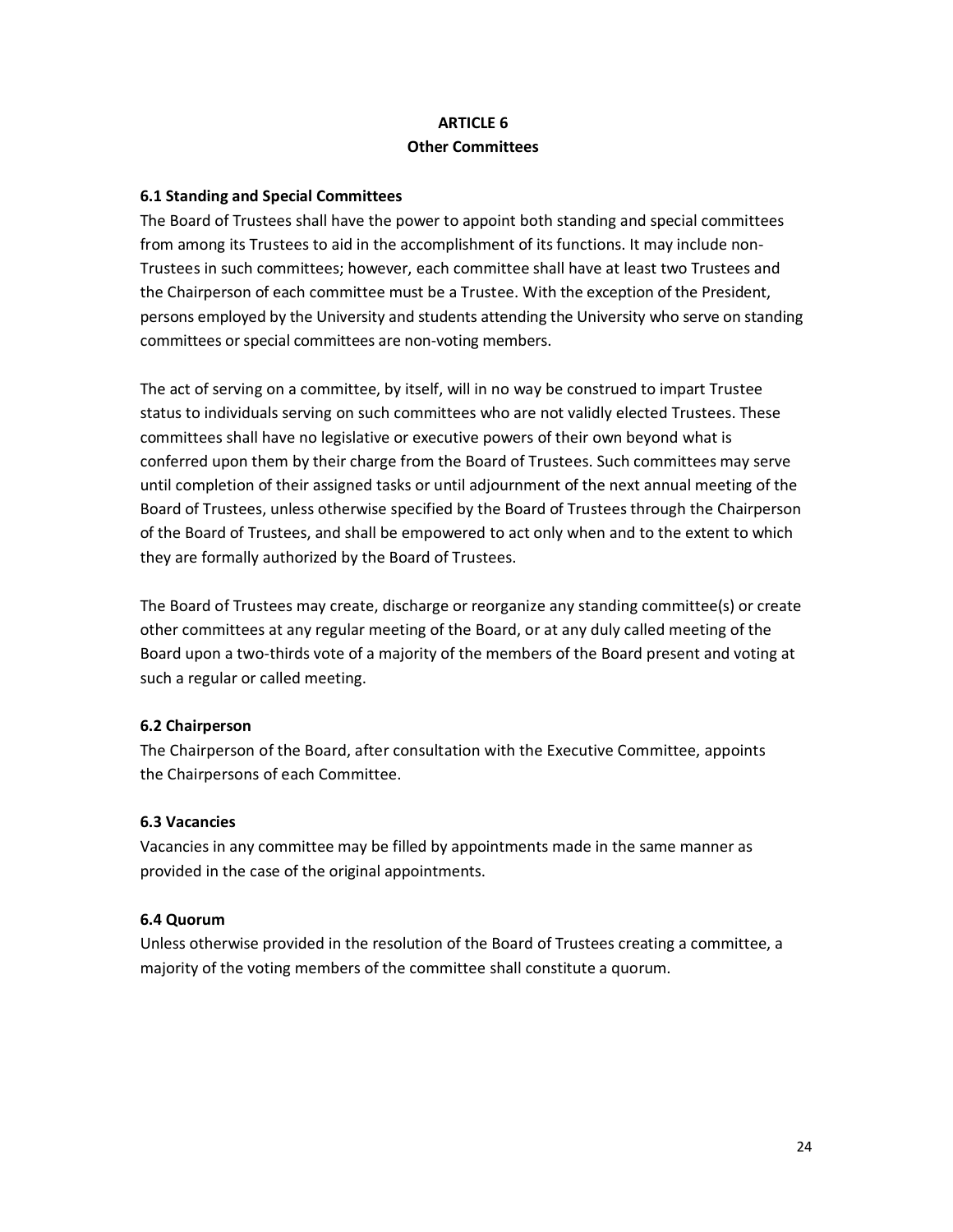# **ARTICLE 7 Officers of the University**

# **7.1 Officers**

The Officers of the University shall consist of a Chancellor and President and Vice Presidents, together with any other administrative officers whom the Board of Trustees may determine to be necessary.

# **7.2 Chancellor of the University**

The Provincial Superior of the Society of Mary, Province of the United States, shall be the Chancellor of the University until he is no longer the Provincial Superior of the Society of Mary, Province of the United States, and at such time, his position as Chancellor shall pass to his successor.

# **7.3 Duties of the Chancellor**

The duties of the Chancellor shall be:

- (a) to serve as the formal link between the Marianist Province of the United States and St. Mary's University;
- (b) to ensure and enhance the Catholic and Marianist identity of the University;
- (c) to serve as a Trustee;
- (d) to maintain official relationships with the Roman Catholic ecclesiastical hierarchy; and
- (e) to preside at solemn University functions.

# **7.4 President of the University**

In accordance with Article 4.3, the Board of Trustees shall elect and appoint the President of the University. Candidates for the Presidency will be based on the recommendations of a special committee of the Board of Trustees (the "Presidential Nominating Committee") and subject to the subsequent approval of the Members, which approval shall not be unreasonably withheld. The Board of Trustees delegates to the President the executive authority necessary to implement its policies and decisions, and refrains from interference in the executive administration of the University.

# **7.5 Duties of the President**

The duties of the President shall be:

- (a) to serve as Chief Executive Officer of the University and a Trustee;
- (b) to ensure and enhance the Catholic and Marianist identity of the University;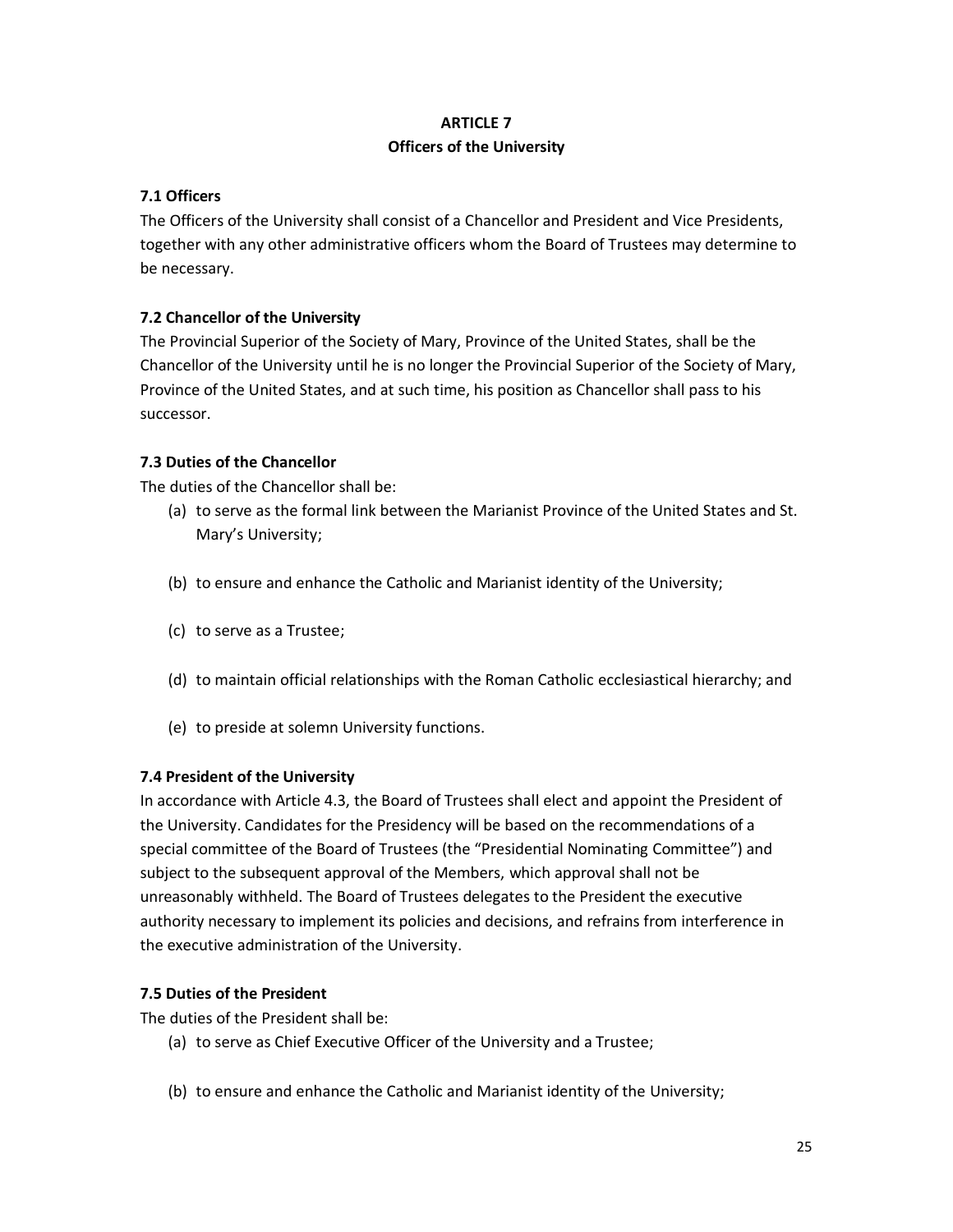- (c) to carry into operation the policies and decisions of the Board of Trustees;
- (d) to keep the Board of Trustees thoroughly informed about the operation of the institution such as, but not limited to, budget, planning, building needs and maintenance, criteria and contractual conditions for the appointment and promotion of faculty and staff, and all financial data;
- (e) in accordance with Article 4.2(a), to grant and confer degrees and diplomas, regular and honorary, upon St. Mary's graduates and upon such other persons as may be deemed worthy;
- (f) to make recommendations to the Board of Trustees for action to be taken by it;
- (g) to oversee immediate and long-range planning and present plans to the Board of Trustees once annually in written form;
- (h) to represent the University within the community;
- (i) to assume direct leadership in the program of development and the raising of funds for the University operation and expansion;
- (j) to execute in the name of the University all legal documents arising in the implementation of the Board of Trustees' decisions and policies; and
- (k) to serve on all standing committees of the Board of Trustees.

#### **7.6 The Other Officers of the University and Their Duties**

The other officers of the University shall be as follows:

(a) Vice President or Vice Presidents

Upon recommendation of the President, the Board of Trustees shall approve the appointment of a Vice President or Vice Presidents as necessary for the effective administration of the University. The President shall delegate such authority and such duties to said Vice President or Vice Presidents as may be deemed necessary.

(b) Vice President for Mission

Upon recommendation by the President of the University and the Members, the Board of Trustees shall approve the appointment of a Vice President for Mission in order to promote and foster the Catholic and Marianist Mission and identity of the University. As part of the University Executive Council, the Vice President for Mission shall report to the President of the University.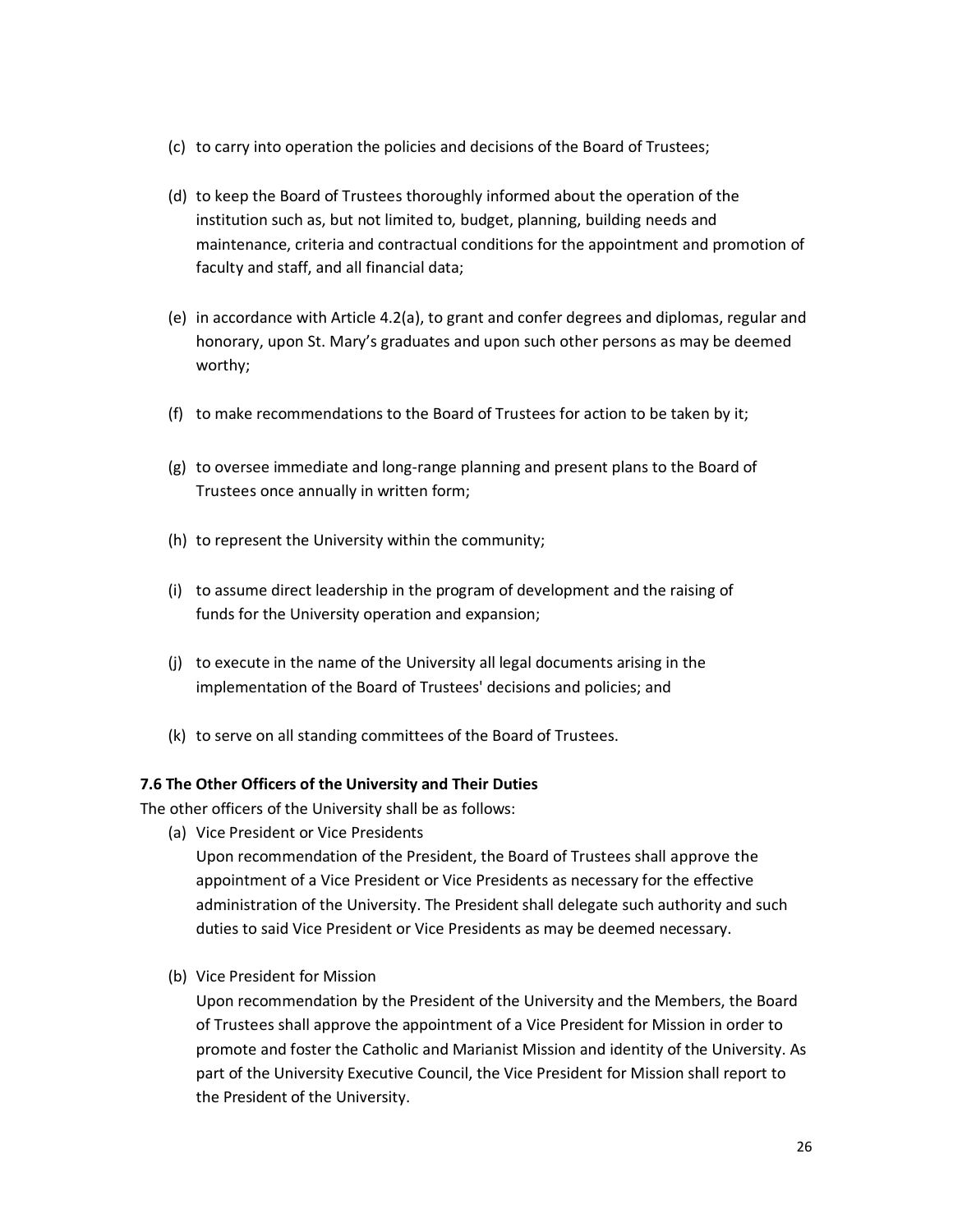- (c) Vice President Responsible for Financial Operations
	- Upon recommendation of the President, the Board of Trustees shall approve the appointment of one of the Vice Presidents to oversee the financial operations of the University. The President shall delegate such powers and impose such duties upon the appointed Vice President as the President shall deem necessary. If required by the Board of Trustees, the appointed Vice President overseeing financial operations of the University shall give bond for the faithful discharge of his/her duties in such sum and with such surety or sureties as the Board of Trustees shall determine. The specific duties of the appointed Vice President shall include:
		- a. to have charge and custody of and be responsible for all funds and securities of the University, receive and give receipt for monies due and payable to the University from any source whatsoever and deposit all such monies in the name of the University in such banks, trust companies, or other depositories as shall be selected by the Board of Trustees; and
		- b. in general, to perform all such duties as from time to time may be assigned to him/her by the President.

# **7.7 Term of President, Vice President(s)**

- (a) The term of office of the President shall be for a period of three (3) years. The President may be re-elected for an unlimited number of subsequent terms. The election of a President and/or re-election of a President shall be in conformity with procedures approved by the Board of Trustees.
- (b) The President with the approval of the Board of Trustees appoints Vice Presidents.

# **7.8 Removal of Officers**

The President of the University may be removed from office by a vote of at least two-thirds (2/3) of the entire Board of Trustees when, in their opinion, the welfare of the University would require such action, subject to the terms of Article 3.3.

Upon the recommendation of the President, Vice Presidents other than the Vice President for Mission, may be removed from office after consultation with the Board of Trustees.

Upon the recommendation of the President and the Members, in accordance with Article 3.3, the Vice President for Mission, may be removed from office after consultation with the Board of Trustees.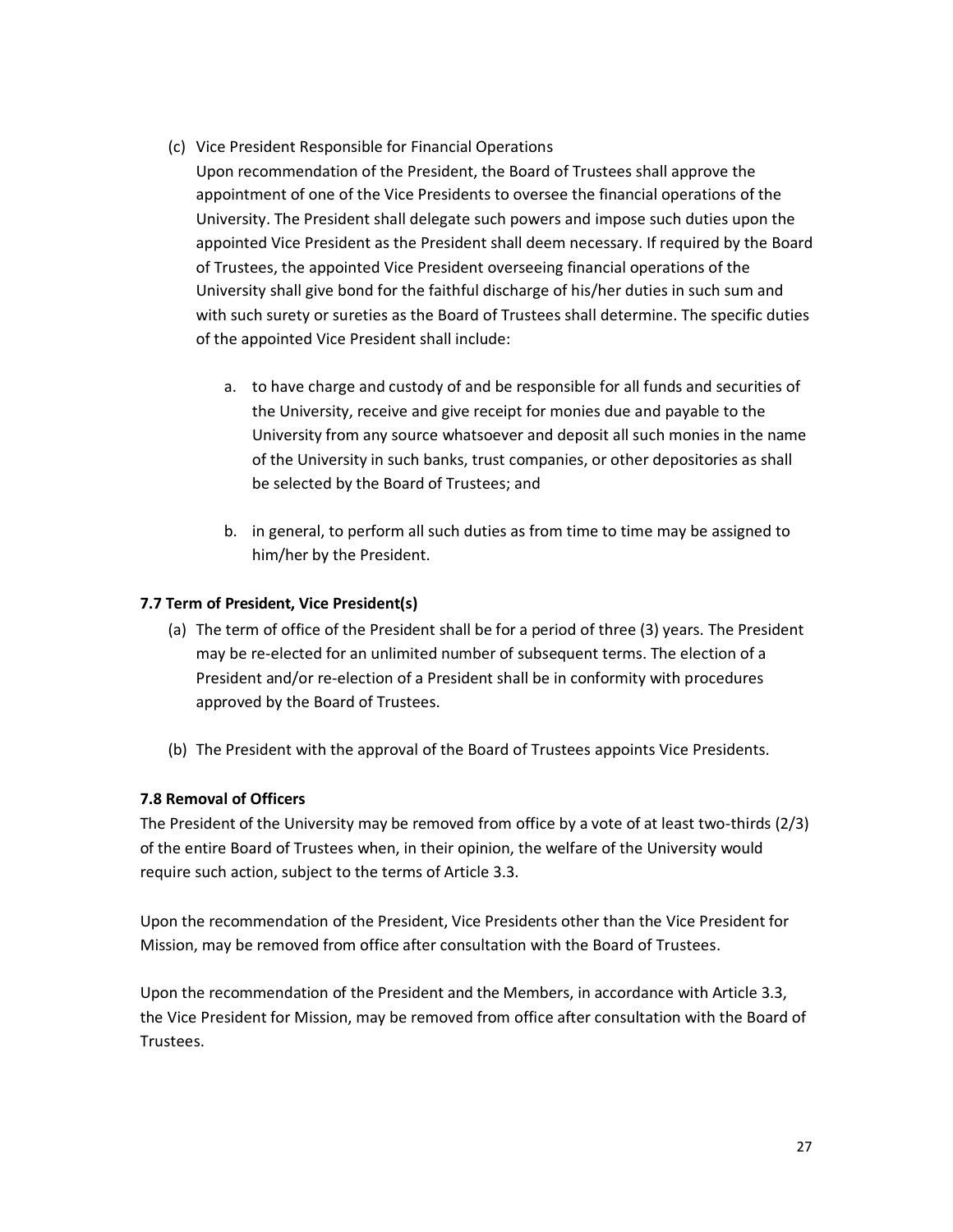# **7.9 Vacancies**

A vacancy in the Office of the President because of death, resignation, disqualification, or otherwise may be filled on an interim basis by the Board of Trustees, in accordance with Article 3.3, until a President has been appointed in accordance with Section 4.3.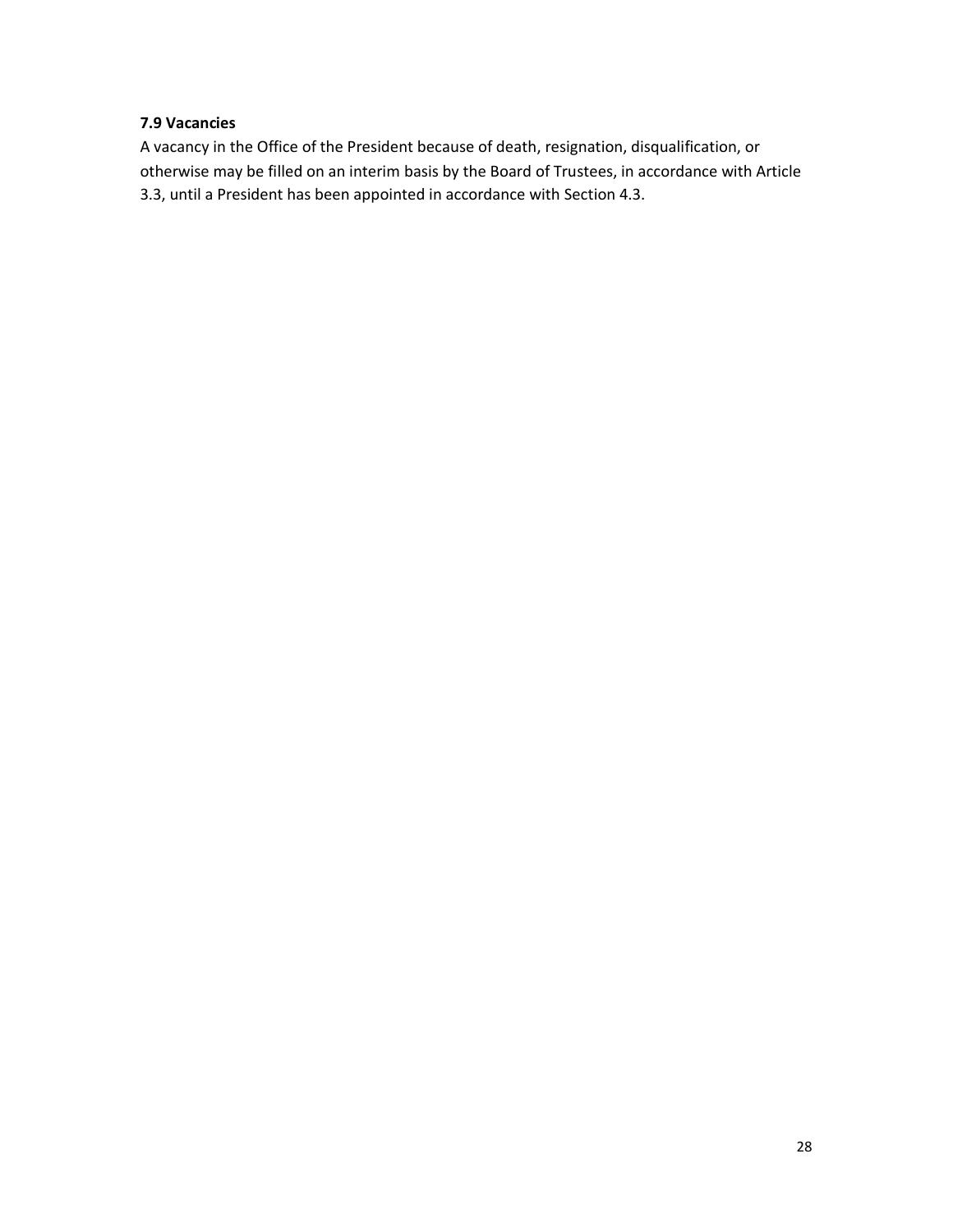#### **ARTICLE 8**

#### **Financial Procedures**

#### **8.1 Fiscal Year**

The fiscal year of the University shall begin on the first day of June in each year and end on the thirty-first day of May in the following calendar year.

# **8.2 Financial Matters**

The financial affairs of the University shall be determined by the Board of Trustees by resolution, except in the case of matters reserved to the Members as set forth in Article 3.3 of these Bylaws.

# **8.3 Contracts**

The Board of Trustees may authorize any officer or officers, agent or agents, to enter into any contract or execute and deliver any instrument in the name of and on behalf of the University, except in the case of the matters reserved to the Members as set forth in Article 3.3 of these Bylaws and such authority may be general or limited in whatever manner the Board of Trustees may deem necessary.

#### **8.4 Loans**

Loan limits to be used for operating funds and limits for capital funds are to be established by resolution of the Board of Trustees at each annual meeting of the Board of Trustees. The University shall not make loans to or enter into business ventures or business transactions with employees, other than the normal contractual relationship involved in their employment, except by specific approval of the President of the University, who shall report all such matters to the Board of Trustees.

# **8.5 Checks, Drafts**

All checks, drafts or other orders for the payment of money, notes, or other indebtedness issued in the name of the University, shall be signed by such officers or agents of the University and in such manner as from time to time be determined by resolution of the Board of Trustees.

# **8.6 Deposits**

All funds of the University not otherwise employed shall be deposited from time to time to the credit of the University in such banks, trust companies, or other depositories as the Board of Trustees may select.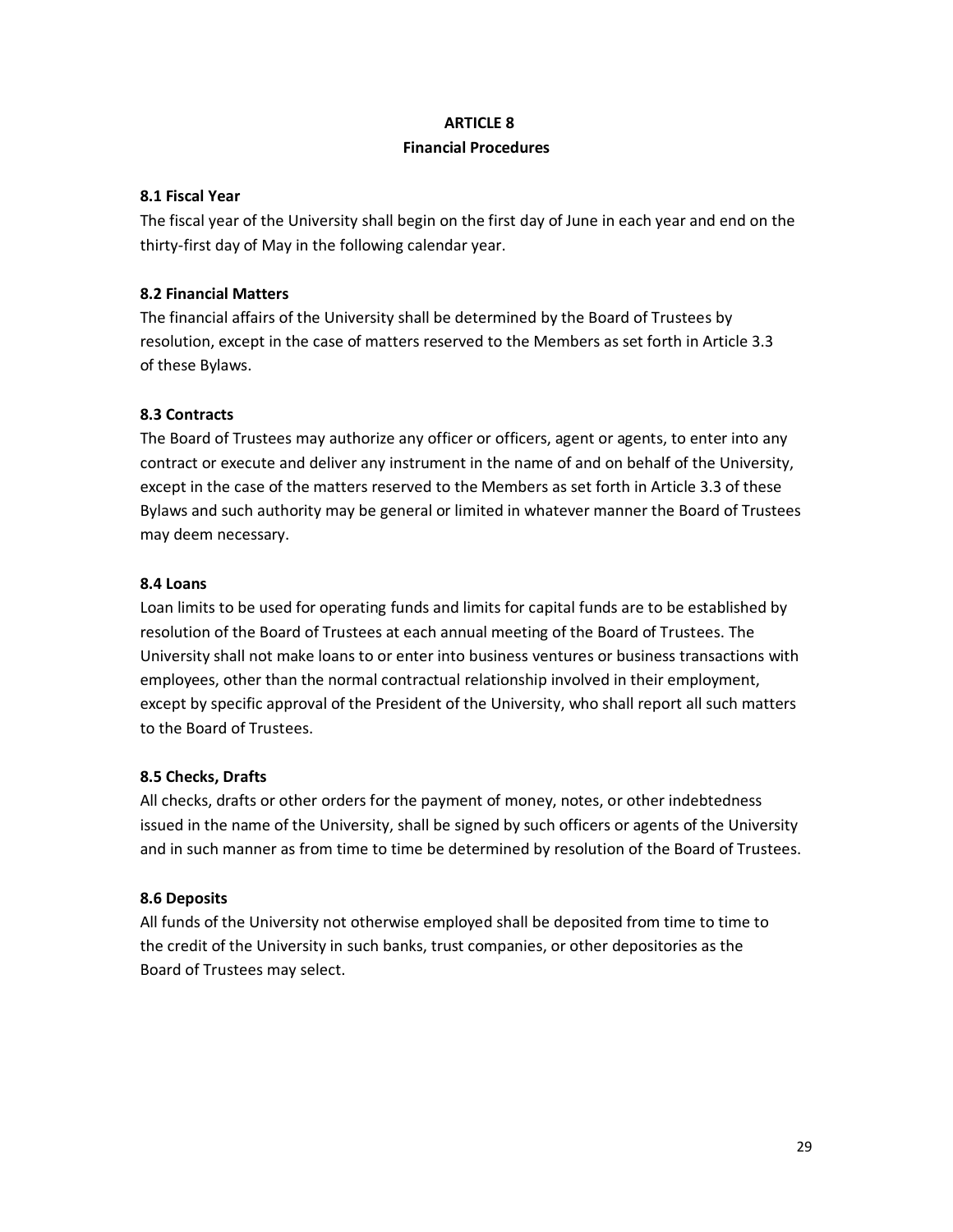# **ARTICLE 9**

#### **General Provisions**

# **9.1 Texas Non-Profit Corporation Act**

It is expressly recognized that when the Bylaws are silent as to the manner of performing any corporate function, the provisions of the Texas Non-Profit Corporation Act, as amended or superseded, shall control.

# **9.2 Corporate Seal**

The University shall have a seal in the form of a circle and said seal may be used by causing it or a facsimile thereof to be impressed or affixed or in any manner reproduced. Any officer authorized by the President of the University shall have the authority to affix the seal to any document requiring it.

# **9.3 Annual Report**

The Board of Trustees shall annually present to the Members a full and clear statement of the business and condition of the University.

# **9.4 Books and Records**

The University shall keep correct and complete books and records of account and shall also keep minutes of the proceedings of the Board of Trustees and committees having any of the authority of the Board of Trustees.

# **9.5 Resignation of Directors and Officers**

Any Trustee or officer may resign at any time by giving written notice to the Board of Trustees, or to the President of the University. Such resignation shall take effect at the time specified therein or, if no date is specified, on the date of its receipt.

#### **9.6 Waiver of Notice**

Whenever any notice is required to be given under the provisions of the Articles of Incorporation or of these Bylaws, a waiver thereof in writing signed by the person or persons entitled to such notice, whether before or after the time stated therein, shall be equivalent to the giving of such notice. Any such signed waiver of notice, or of a signed copy thereof, shall be placed in the minute book of the University.

# **9.7 Telephone Conference**

Trustees, individuals serving on the Executive Committee or individuals serving on any other committee designated by the Board of Trustees may participate and hold a meeting of such Board of Trustees or committee by means of telephone conference or similar communications equipment so long as all persons participating in the meeting can hear each other, and participation in such a meeting shall constitute presence in person at such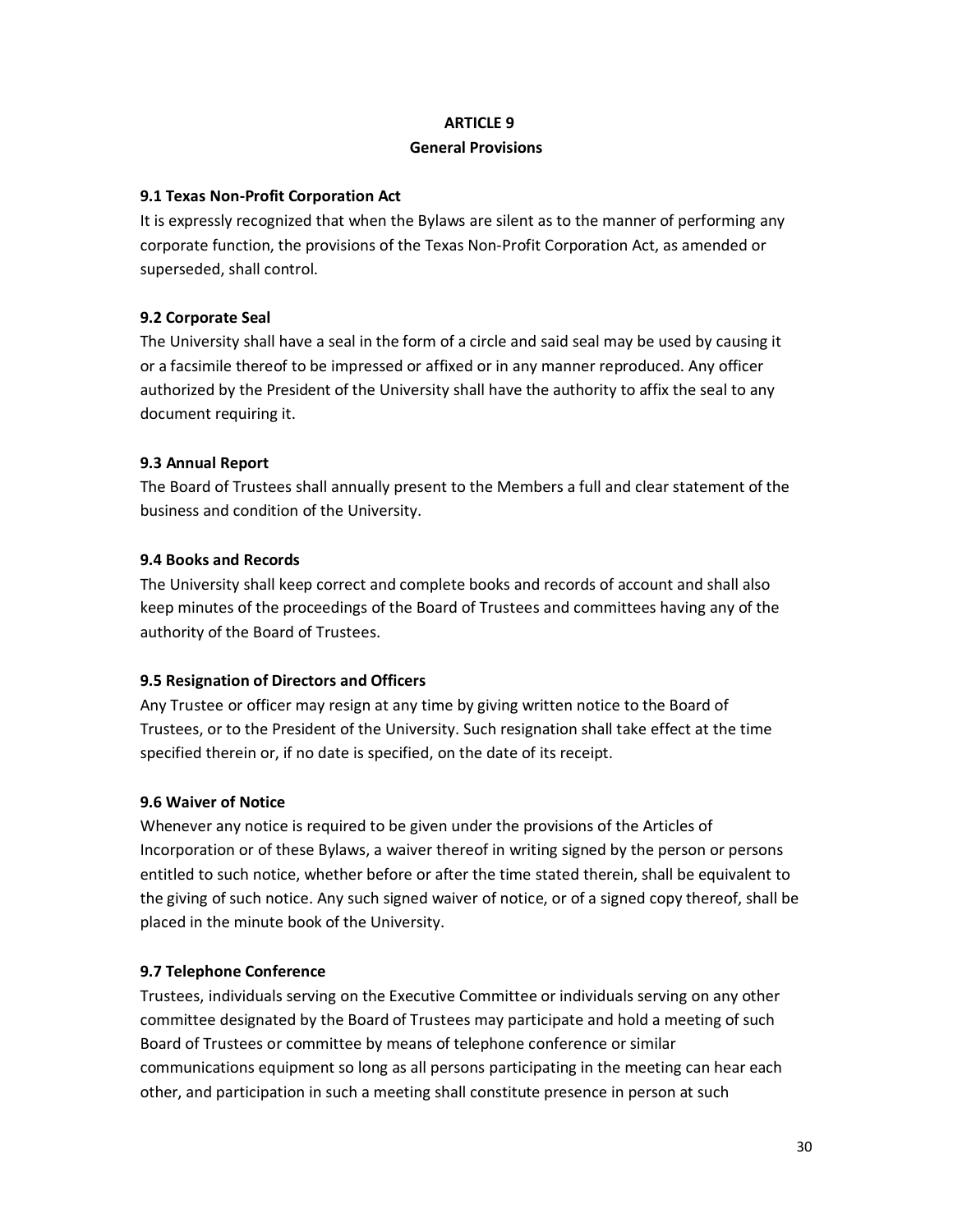meeting, except where a person participates in the meeting for the express purpose of objecting to the transaction of any business on the ground that the meeting is not lawfully called or convened.

# **9.8 Indemnification**

St. Mary's University has agreed to indemnify Trustees pursuant to the Indemnification Agreement as approved by the Board of Trustees and as amended from time to time.

# **9.9 Non-discriminatory Policy Towards Student**

St. Mary's University is committed to promoting the goals of fairness and equity in all aspects of the educational enterprise in full compliance with the requirements of Title VII of the Civil Rights Act of 1964, Title IX of the Education Amendments of 1972, the Civil Rights Act of 1991, the Pregnancy Discrimination Act of 1978, the Age Discrimination in Employment Act, the Older Workers Benefit Protection Act, the Americans with Disabilities Act, the Equal Pay Act, the Uniformed Services Employment and Reemployment Rights Act, the Genetic Information Nondiscrimination Act, the Immigration Reform and Control Act of 1986, and other federal, state, and local laws.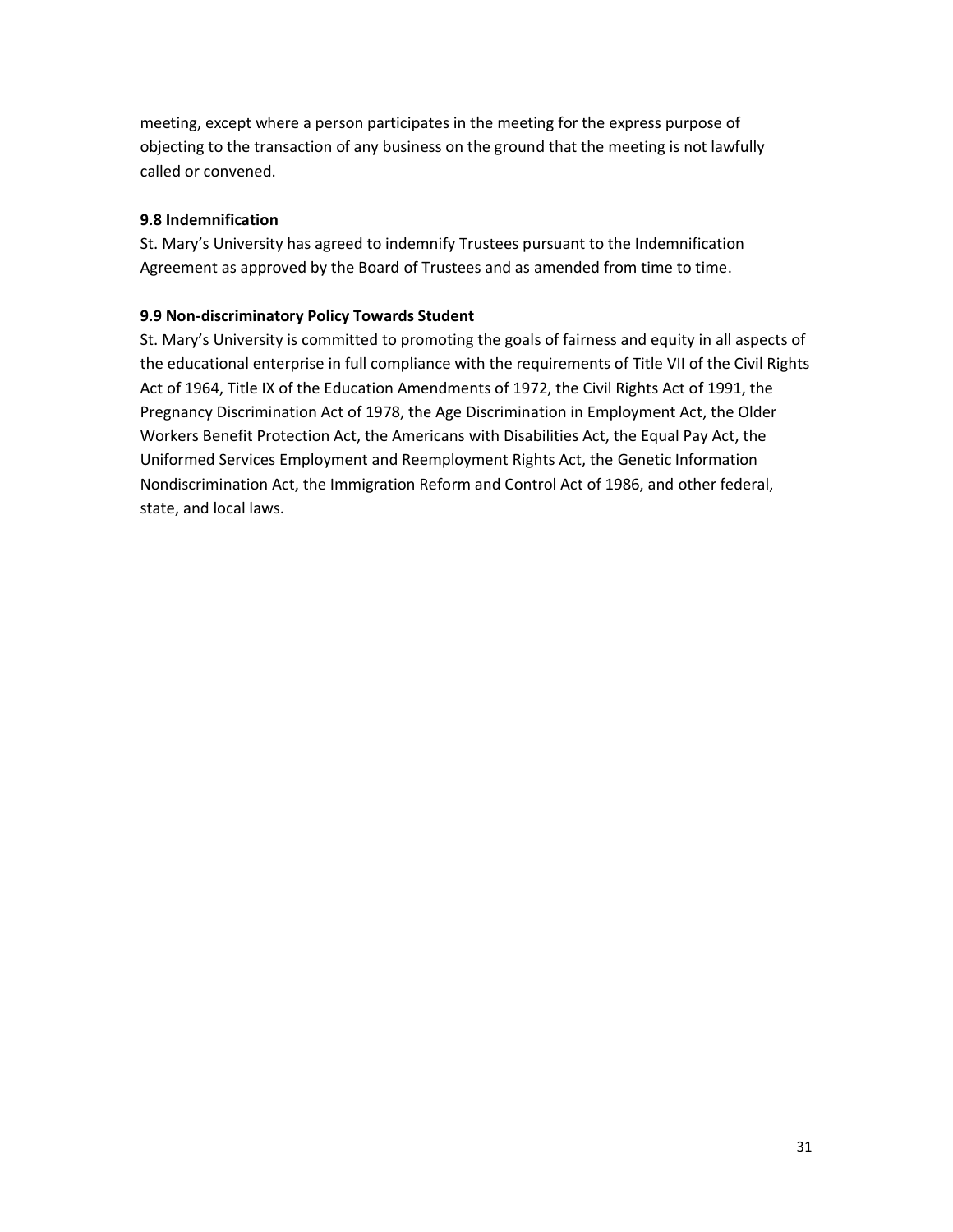# **ARTICLE 10**

# **Amendments to Bylaws**

# **10.1 Notice of Intent to Amend**

The Bylaws may be altered, amended or repealed and new Bylaws may be adopted by the Board of Trustees at any annual, regular or special meeting of the Board of Trustees if notice of the proposed amendment, alteration or repeal of these Bylaws is included in the notice given pursuant to the call of the meeting as set forth in these Bylaws.

# **10.2 Validity**

To take effect, any amendment of these Bylaws must be carried by a two-thirds majority of the entire Board of Trustees, must be signed by the Chairperson of the Board of Trustees, and must be approved by majority vote of the Members.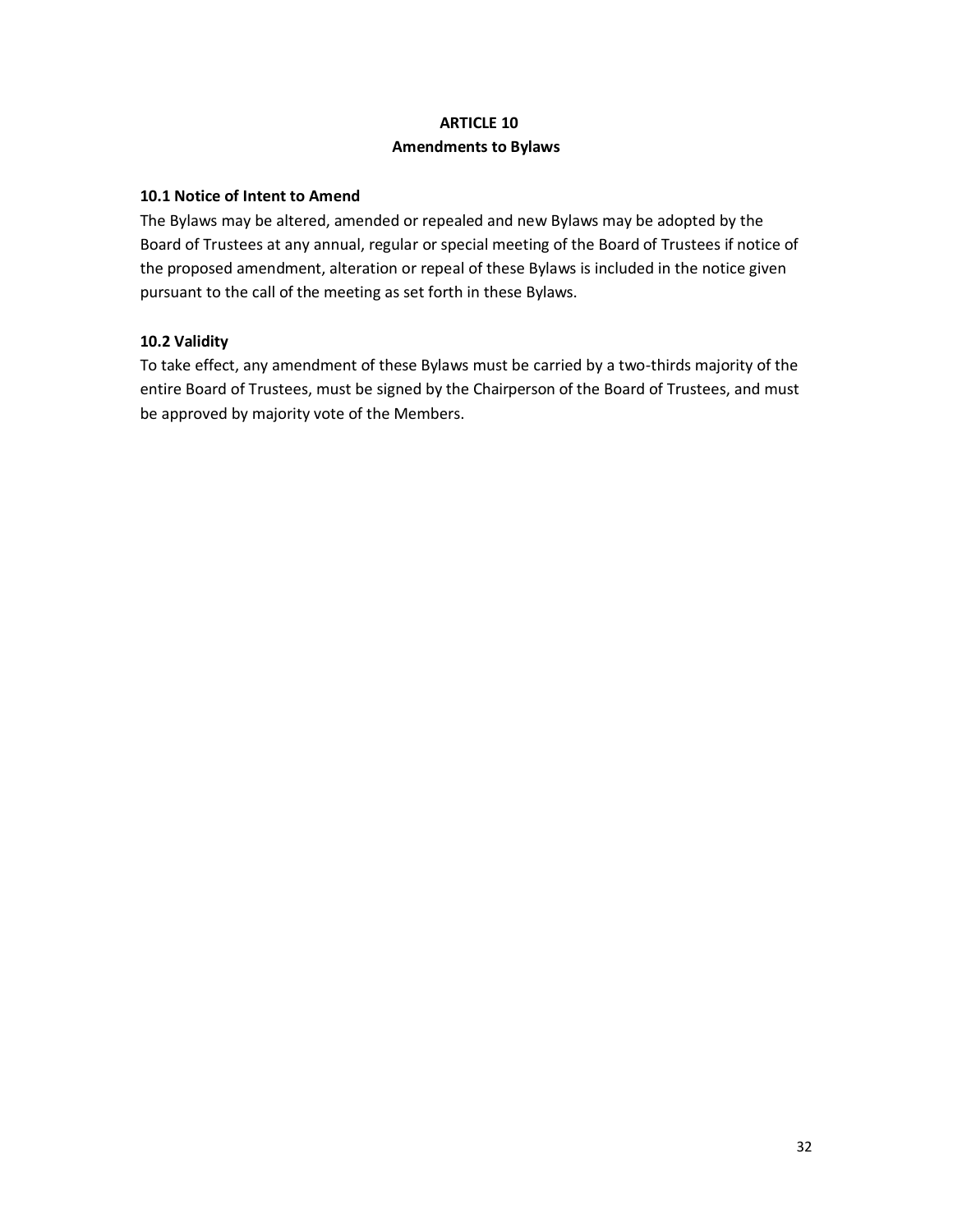#### **Appendix**

St. Mary's University Bylaws Amended and adopted Articles

#### **1984**

Articles 2, 5, 9, 10 and 11 were amended and adopted at a meeting on Nov. 9, 1984.

#### **1986**

Article 9 were amended and adopted at a meeting of the Board of Trustees on Feb. 14, 1986.

#### **1986**

Articles 4 and 5 were amended and adopted at a meeting of the Board of Trustees on Nov. 14, 1986.

#### **2005**

Articles 3, 4, and 7 were amended and adopted at a meeting of the Board of Trustees on April 1, 2005. The revisions included all name changes from the Province of St. Louis to the Province of the United States and clarification of the terms Members and Trustees. The amended and adopted articles were approved by the members of the Corporation.

#### **2005**

Articles 4 and 7 were amended and adopted by an electronic vote of the Board of Trustees on June 20, 2005. The amended and adopted articles were approved by the members of the Corporation.

#### **2007**

Articles 1, 2, 3, 4, 5, 6, 7 and 9 were amended and adopted by an electronic vote of the Board of Trustees that concluded on January 26, 2007. The amended and adopted articles were approved by the members of the Corporation.

#### **2008**

Articles 3 and 5 were amended and adopted by vote of the Board of Trustees on Nov. 14, 2008. The amended and adopted articles were approved by the members of the Corporation on Feb. 23, 2009.

#### **2009 Attachment**

Memorandum of Understanding on the Selection Process for the President of St. Mary's University was adopted by the Board of Trustees on April 9, 2010.

#### **2013**

Articles 4, 5 and 7 amended and adopted by vote of the Board of Trustees on Nov. 8, 2013. The